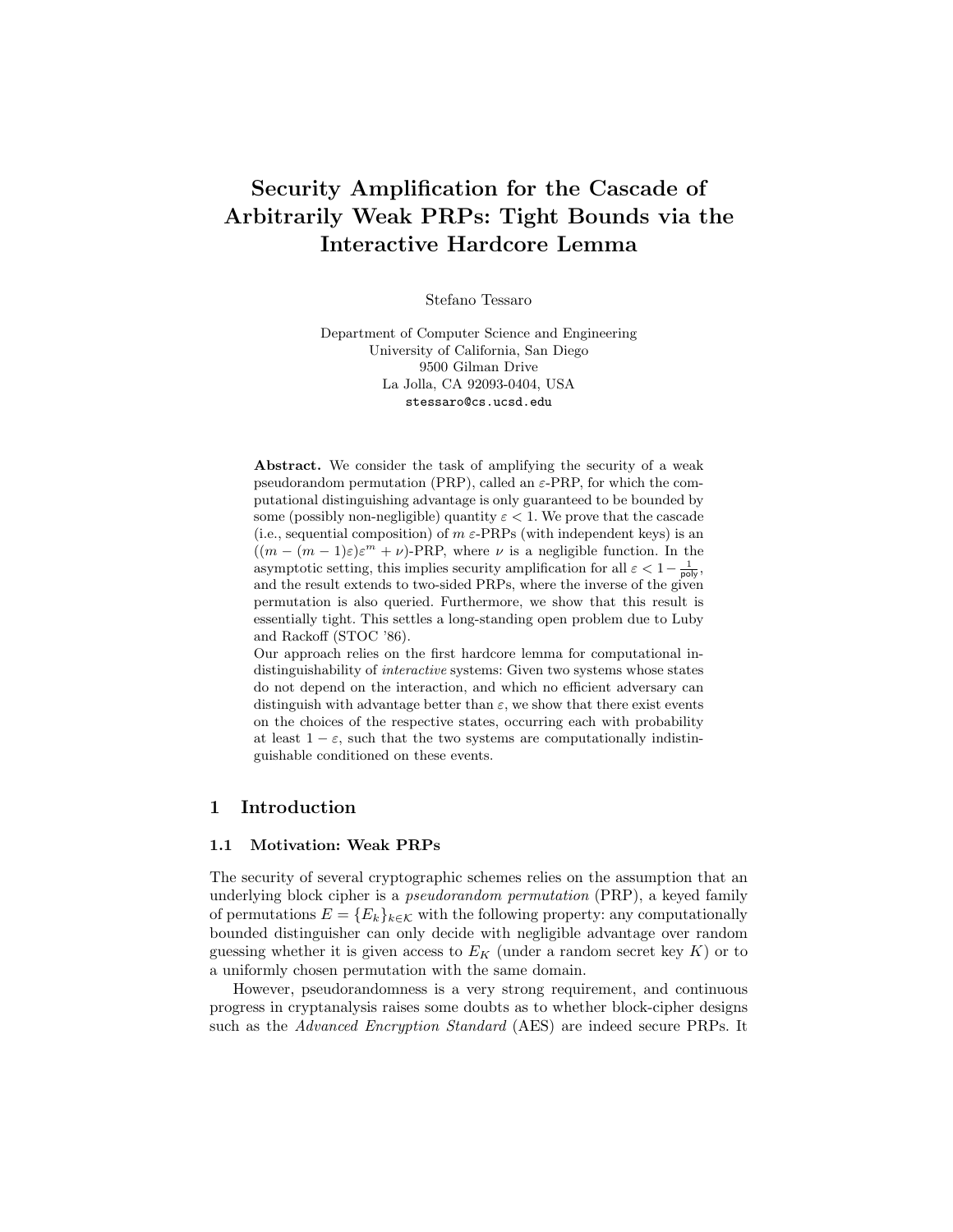is therefore a prudent approach, as well as a central question in theoretical cryptography, to investigate weaker assumptions on a block cipher which are sufficient to efficiently solve a certain cryptographic task at hand.

A natural weakening of a PRP, considered in this paper, is to only require that the best advantage of a computationally restricted distinguisher is bounded by some given quantity  $\varepsilon < 1$ ; we refer to such a primitive as an  $\varepsilon$ -PRP. In particular, in the asymptotic setting,  $\varepsilon$  is not required to be a negligible function. Instead, it may be a constant or even moderately converge to one as a function of the security parameter. For instance, common sense dictates that AES is much more likely to be a 0.99-PRP, rather than a fully secure PRP.

## 1.2 Our Result: Security Amplification of PRPs by Cascading

We investigate the natural and central problem of finding an efficient construction of a fully secure PRP (i.e., a  $\delta$ -PRP for a negligible  $\delta$ ) from any  $\varepsilon$ -PRP  $E = \{E_k\}_{k \in \mathcal{K}}$ . Such constructions should work for arbitrary  $\varepsilon < 1$  and call E as few times as possible (ideally,  $\log(1/\delta) \cdot (\log(1/\varepsilon)))^{-1}$  times to implement a δ-PRP). This is in the same spirit of the long line of research devoted to security amplification initiated by Yao [16] in the context of one-way functions.

The most natural approach is the  $m$ -fold cascade, a construction which outputs the value

$$
(E_{k_1}\circ\cdots\circ E_{k_m})(x)
$$

on input x and keys  $k_1, \ldots, k_m$  (which are chosen independently). Here,  $\circ$  denotes (sequential) composition of permutations.

Despite its simplicity, proving security amplification for the cascade has been a long-standing open problem. On the one hand, Luby and Rackoff [6] and Myers [12] showed that the c-fold cascade is a  $((2 - \varepsilon)^{c-1}\varepsilon^c + \nu)$ -PRP for any constant c, where  $\nu$  is a negligible additive term, but their results fall short of implying that a sufficiently long cascade yields a fully secure PRP for a nonnegligible  $\varepsilon$ . On the other hand, Maurer and Tessaro [10] showed that the cascade of arbitrary (polynomial) length m is a  $(2^{m-1} \varepsilon^m + \nu)$ -PRP, but their bound, which only implies security amplification when  $\varepsilon < \frac{1}{2}$ , is clearly not tight in view of the superior result for the constant-length case [6, 12].

Our Result on Cascades. This paper closes this gap by providing an exact characterization of the security amplification properties of the cascade: We prove that the cascade of m  $\varepsilon$ -PRPs (with domain X) is a  $((m - (m - 1)\varepsilon)\varepsilon^m + \nu)$ -PRP, i.e., it is security amplifying for essentially any  $\varepsilon < 1 - \frac{1}{|\mathcal{X}|}$ . The result extends to two-sided  $\varepsilon$ -PRPs, where the inverse can also be queried, and is shown to be nearly tight. Also, this result arises from the application of new generic techniques of independent interest, illustrated in the next section.

<sup>&</sup>lt;sup>1</sup> This restriction is necessary, as an  $\varepsilon$ -PRP with a fixed point (independent of the key value) can satisfy  $\varepsilon = 1 - \frac{1}{|\mathcal{X}|}$ , and the cascade obviously preserves such a fixed point.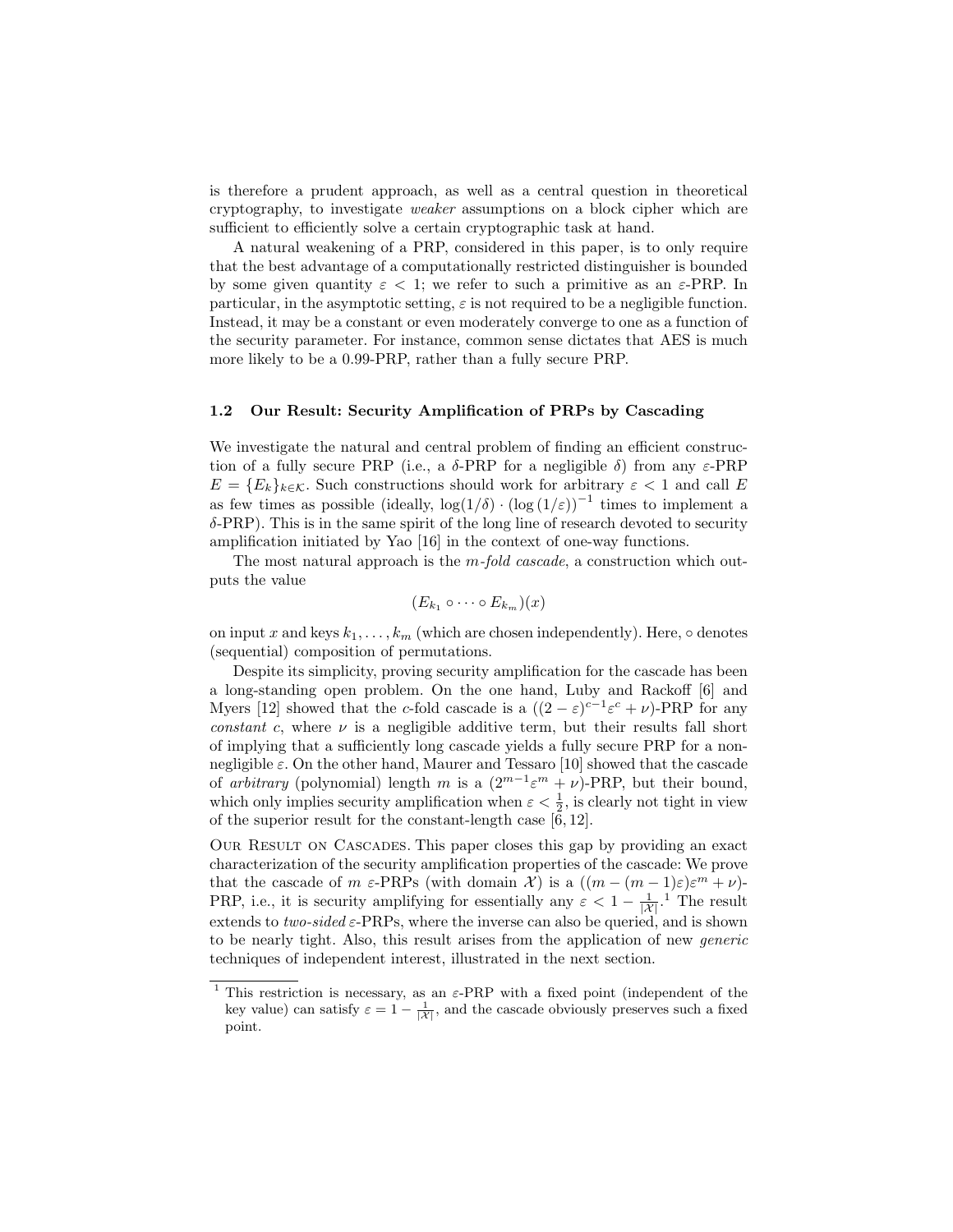Further Related Work. Less efficient constructions of fully secure PRPs from  $\varepsilon$ -PRPs exist: Maurer and Tessaro [11] showed that XORing two independent keys at both ends of the cascade yields an  $(\varepsilon^m + \nu)$ -PRP. Alternatively, techniques [13, 2, 10] for strengthening the security of pseudorandom functions (PRF) can be used in conjunction with known PRF-to-PRP conversion techniques such as [7]. However, this paper improves on these works in at least two respects: First, we show that similar amplification is achieved with better efficiency by the most natural construction. Second, our approach entails a new set of generic techniques which promise to be applicable in a wider context.

Additionally, let us point out that cascades have been studied in other contexts and models; a comprehensive discussion is deferred to the full version due to space constraints.

## 1.3 Our General Paradigm: The Interactive Hardcore Lemma and High-Entropy Permutations

The following technique is well known in the study of random processes: One can always define events  $A$  and  $B$  on any two finite random variables  $X$  and  $Y$ , by means of conditional probability distributions  $P_{A|X}$  and  $P_{B|Y}$ , such that:

- (i)  $X$  and  $Y$  are equally distributed conditioned on the respective events, i.e.,  $P_{X|A} = P_{Y|B}$
- (ii)  $P[A] = P[B] = 1 d(X, Y)$ , where  $d(X, Y)$  is the so called *statistical* distance, which equals the best advantage of a computationally unbounded distinguisher in distinguishing  $X$  and  $Y$ .

A computational version of this statement is due to Maurer and Tessaro [11], and was used to prove security amplification results for PRGs. In this paper, we take this approach one step further by presenting a computational version of the above statement for discrete interactive systems.

CC-Stateless Systems. We consider the general class of convex-combination stateless (or simply cc-stateless) interactive systems [10]. Like most cryptographic systems of interest, these systems have the property that the answer of each query can be seen as depending solely on the query input and on an initial state, but does not depend on previous queries and their answers. A simple example is the cc-stateless system implementing a permutation  $E_K$  for a keyed family of permutations  ${E_k}_{k \in K}$  and a uniform random key  $K \in \mathcal{K}$ . A further example is a *uniform random permutation* (URP) **P** on a set  $\mathcal{X}$ , a system choosing a permutation  $P: \mathcal{X} \to \mathcal{X}$  uniformly at random, and answering each query x as  $P(x)$ . Moreover, a randomized encryption scheme where each encryption depends on the random key and some fresh randomness is also cc-stateless.

We stress that being cc-stateless is a property of the input-output behavior of a system, rather than of its actual implementation: Indeed, any implementation using such an initial state may be inefficient (e.g., due to its large size), but at the same time an efficient implementation of a cc-stateless system may be fully stateful. For example, an efficient implementation of a URP keeps an interactiondependent state (in form of a table of all input-output pairs associated with all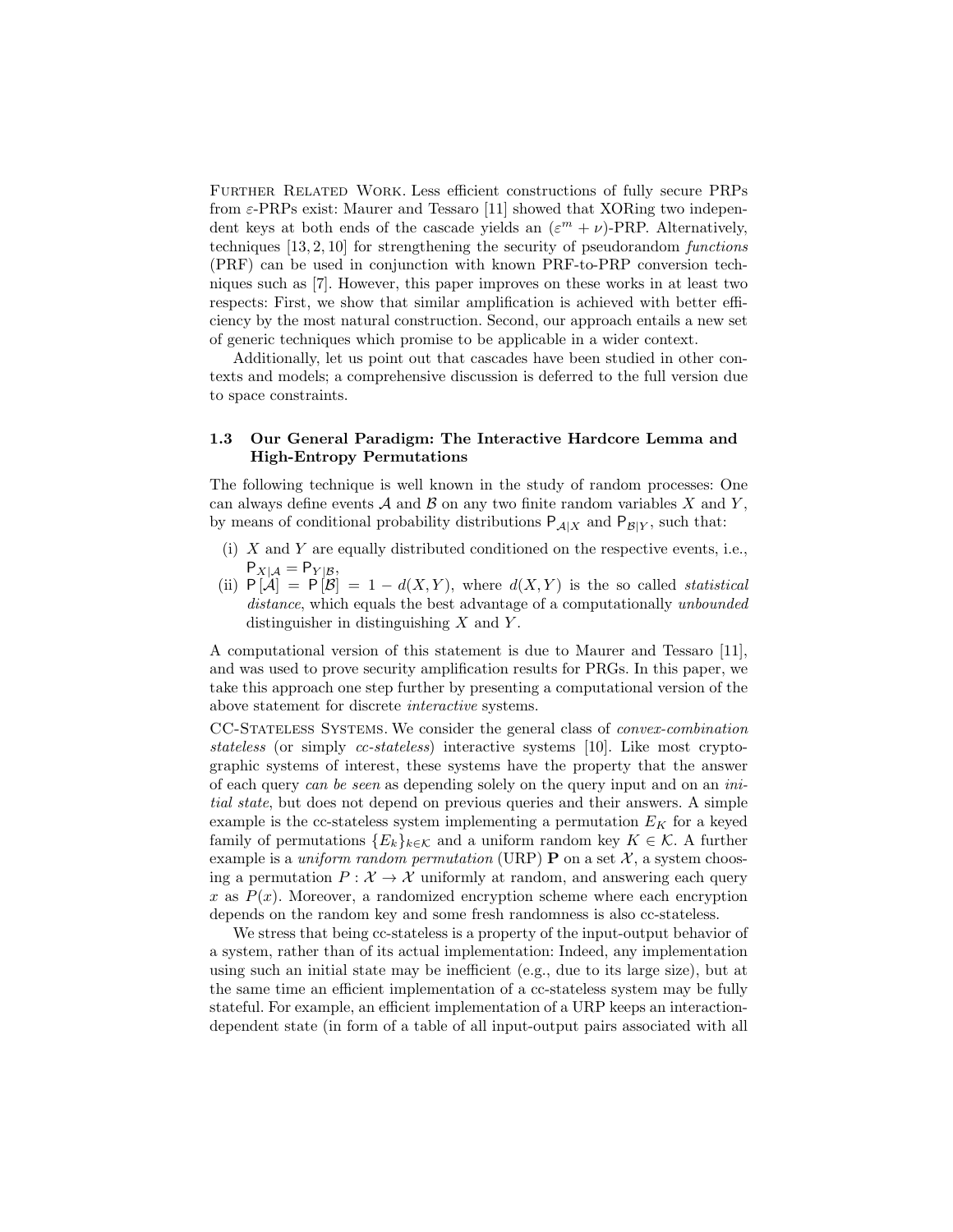previous queries) and employs lazy sampling, returning for each new query a uniformly distributed value among those not returned yet.

The Hardcore Lemma. Our main technical tool is the Hardcore Lemma (HCL) for computational indistinguishability (Theorem 2): Informally, it states that if all computationally bounded distinguishers only achieve advantage at most  $\varepsilon$  in distinguishing two cc-stateless systems  $S$  and  $T$ , then there exist events  $A$  and B, defined on the respective initial states of (the cc-stateless representations of) S and T, such that the following holds:

- (i) The (cc-stateless representations of the) systems  $S$  and  $T$  are computationally indistinguishable conditioned on the respective events  $A$  and  $B$ .
- (ii) Both events occur with probability at least  $1 \varepsilon$ .

In addition, some applications of the HCL require the ability to efficiently simulate S and T under the assumption that the associated events occur (or do not occur), possibly with the help of some short (but not necessarily efficientlysamplable<sup>2</sup>) advice. In general, it is unclear whether this is possible given any two events satisfying (i) and (ii), even if both systems are efficiently implementable.

As an illustrative example, let  $S = E_K$  and  $T = P$ , where  $K \in \mathcal{K}$  is uniformly distributed,  $E = \{E_k\}_{k \in \mathcal{K}}$  is an efficiently computable family of permutations, and **P** is a URP (all permutations are on the *n*-bit strings). If E is an  $\varepsilon$ -PRP, the HCL yields an event  $A$  defined on K and an event  $B$  defined on a uniformly chosen permutation table P, both occurring with probability at least  $1 - \varepsilon$ , such that  $E_{K'}$  (for K' sampled from  $P_{K|A}$ ) and a system P' (implementing a permutation table  $P'$  sampled from  $P_{P|B}$  are computationally indistinguishable. While  $E_{K'}$  is efficiently implementable given  $K'$ , a representation of  $P'$  requires  $2^{\Theta(n)}$  bits, and it is unclear how to define a short advice (i.e., with length  $\mathsf{poly}(n)$ ) that can be used to efficiently simulate  $P'$ . However, quite surprisingly, we will show that one can always find events with short advice as long as S and T are efficiently implementable. This will be the major challenge in proving the HCL for the interactive setting.

The core of our proof is a tight generalization (Theorem 1) of Impagliazzo's HCL [5] to the setting of guessing a random bit given access to some interactive system whose behavior is correlated with the bit value.

Cascade of Permutations with High Min-Entropy. We briefly illustrate how the HCL is used to prove our bounds for the cascade of  $\varepsilon$ -PRPs. The main observation is that  $P'$  as above has  $min\text{-}entropy$  at least

$$
H_{\infty}(P') = \log\left(\min_{\pi} \frac{1}{P[P' = \pi]}\right)
$$
  
= 
$$
\log\left(\min_{\pi} \frac{P[\mathcal{B}]}{P[P = \pi] \cdot P[\mathcal{B} | P = \pi]}\right) \ge \log(2^n!) - \log\left(\frac{1}{1 - \varepsilon}\right),
$$

<sup>&</sup>lt;sup>2</sup> For now, we only consider the non-uniform setting, thus efficient samplability is not a requirement.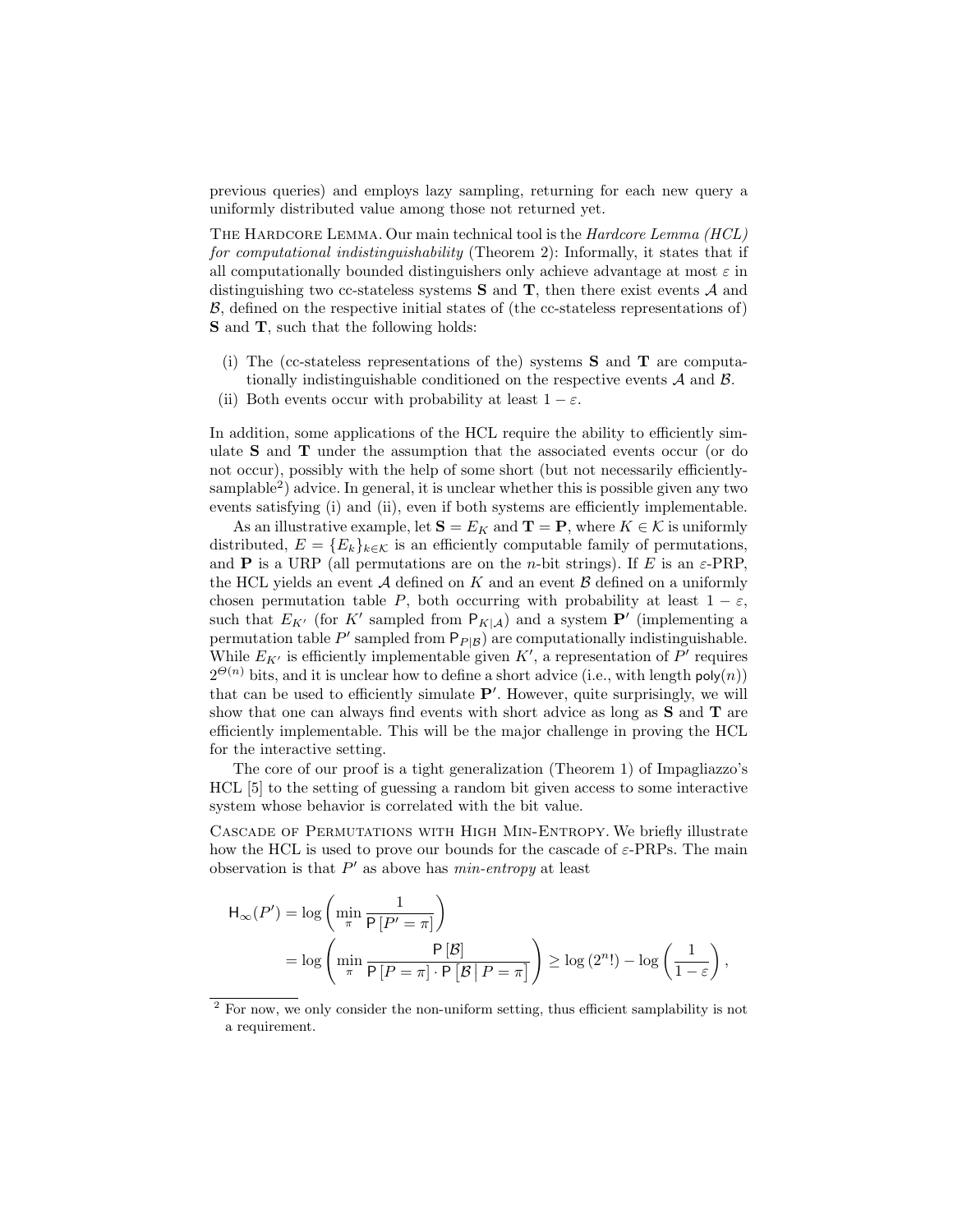i.e., at most  $\log((1-\varepsilon)^{-1})$  away from the maximum achievable min-entropy. This gap potentially makes  $P'$  easily distinguishable from a URP. However, we prove (Theorem 3) that the cascade of (at least) two such permutations is indistinguishable from a URP for computationally unbounded distinguishers making at most an exponential number of queries and even when allowing queries to the inverse. (The proof uses techniques from the random systems framework [8], and is of independent interest.)

The main security amplification result (Theorem 4) follows from the observation that by the above at least two (independent) permutations  $E_{K_i}$  and  $E_{K_j}$ (for  $i \neq j$ ) in the cascade  $E_{K_1} \circ \cdots \circ E_{K_m}$  (for independent keys  $K_1, \ldots, K_m$ ) are computationally indistinguishable from  $\mathbf{P}'$ , except with probability  $\varepsilon^{m} + m(1 - \mathbf{P}')$  $\varepsilon$ ) $\varepsilon^{m-1}$ , and in this case the cascade is computationally indistinguishable from a URP by Theorem 3. The final bound follows from a more fine-grained analysis. Uniform vs. Non-Uniform Proofs. The results of this paper are formulated in a concrete, non-uniform, computational model. This simplifies the presentation considerably and helps conveying the main ideas. In the full version, we highlight the changes required in order to obtain uniform statements and proofs.

# 2 Preliminaries

Calligraphic letters  $\mathcal{X}, \mathcal{Y}, \ldots$  denote sets and events, upper-case letters  $X, Y, \ldots$ random variables (with expected values  $E[X], E[Y], \ldots$ ), and lower-case letters x, y,... the values they take. Moreover,  $P[A]$  is the probability of an event A (we denote as  $\overline{A}$  its complement) and we use the shorthands  $P_X(x) := P[X = x]$ ,  $P_{X|Y}(x,y) := P[X = x|Y = y], P_{X\mathcal{A}|Y\mathcal{B}}(x,y) := P[\mathcal{A} \wedge X = x|\mathcal{B} \wedge Y = y],$ etc. Also,  $P_X$ ,  $P_{X|Y}$ ,  $P_{AX|BY}$  denote the corresponding (conditional) probability distributions,<sup>3</sup> and  $x \stackrel{\$}{\leftarrow} P_X$  is the action of sampling a value x with distribution  $P_X$ . (We use  $x \stackrel{\hspace{0.1em}\mathsf{\scriptscriptstyle\$}}{\leftarrow}$  S to denote the special case where x is drawn uniformly from a finite set S.) The *statistical distance*  $d(X, Y)$  (or  $d(P_X, P_Y)$ ) of X and Y (both with range S) is defined as  $d(X,Y) := \frac{1}{2} \sum_{x \in S} |P_X(x) - P_Y(x)| =$  $\sum_{x: \mathsf{P}_X(x) \geq \mathsf{P}_Y(x)} (\mathsf{P}_X(x) - \mathsf{P}_Y(x))$ . Also, recall that a function is negligible if it vanishes faster than the inverse of any polynomial.

COMPUTATIONAL MODEL. We consider *interactive* randomized stateful algorithms in some a-priori fixed RAM model of computation. Such an algorithm keeps a state (consisting, say, of the contents of the memory space it employs), and answers each query depending on the input of this query, some coin flips, the current state (which may be updated), and (possibly) one or more queries to an underlying system. It is also convenient to denote by  $A[\sigma]$  the algorithm obtained by *setting* the state of A to  $\sigma$  (provided  $\sigma$  is a compatible state), and then behaving according to A's description. We say that A has time complexity  $t_A$ (where  $t_A$  is a function  $N \times N \to N$ ) if the sum of the length of the description of A, of s, and the total number of steps of A is at most  $t_A(q, s)$  for all sequences of

<sup>&</sup>lt;sup>3</sup> In particular,  $P_{X|Y}$  and  $P_{AX|BY}$  take two arguments corresponding to all possible values of  $X$  and  $Y$ , respectively.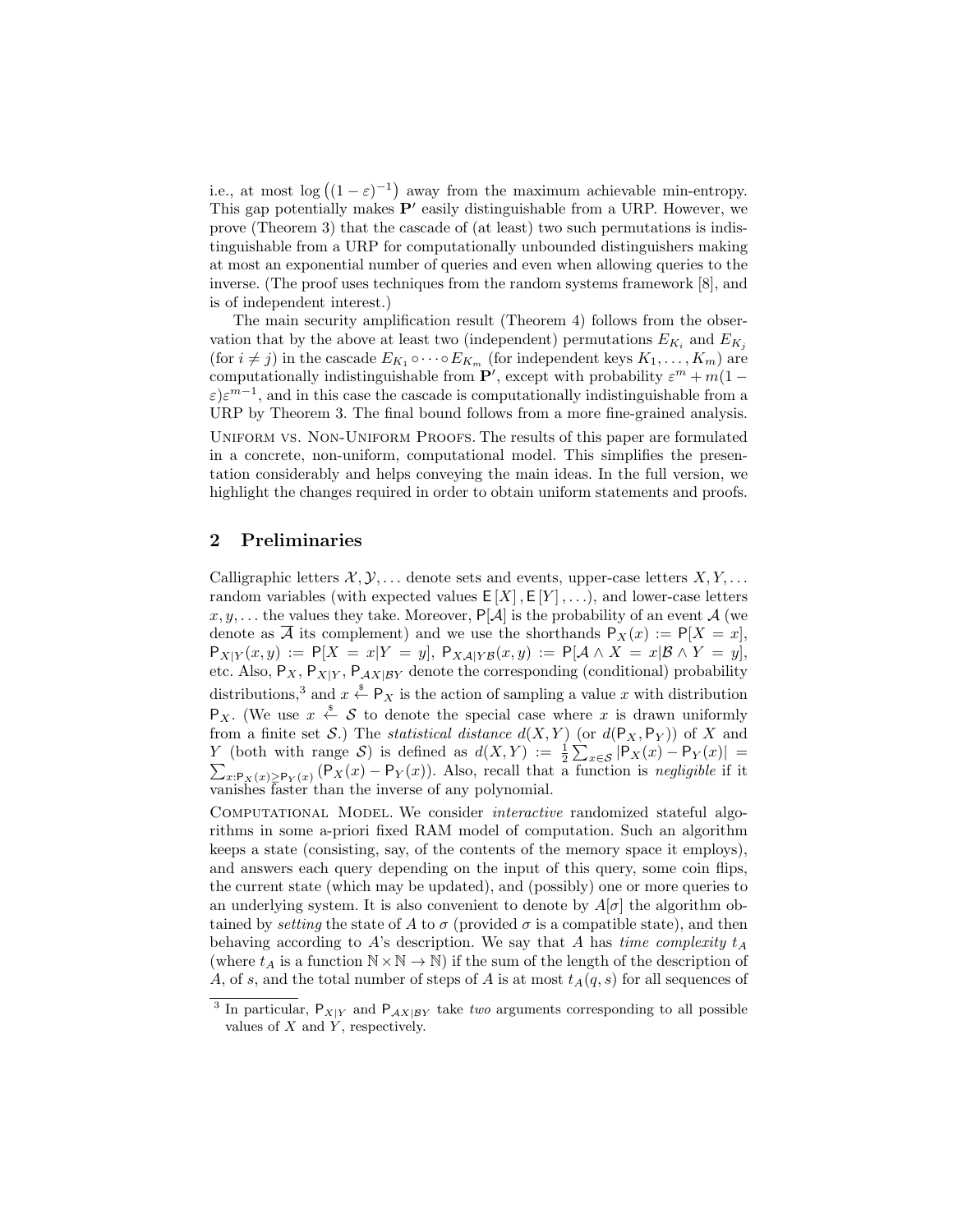q queries, all compatible initial states with size s, and all compatible interactions with an underlying system. We use the shorthand  $t_A(q) := t_A(q, 0)$ . Furthermore,  $s_A : \mathbb{N} \to \mathbb{N}$  is the *space complexity* of A, where  $s_A(q)$  is the worst-case amount of memory used by  $A$  when answering any  $q$  queries.

Systems and Distinguishers. This paper considers abstract discrete interactive systems [8], denoted by bold-face letters  $S, T, \ldots$ , taking as inputs queries  $X_1, X_2, \ldots$  and returning outputs  $Y_1, Y_2, \ldots$  Such systems may be implemented by an interactive algorithm  $A$  (in which case we sometimes write  $A$  as a placeholder for the system it implements to explicit this fact), but may also arise from an arbitrary random process. The input-output behavior of the system S is fully described by the (infinite) family of conditional probability distributions  $\mathsf{p}^{\mathbf{S}}_{Y_i|X^iY^{i-1}}$  (for  $i \geq 1$ ) of the *i*-th output  $Y_i$  given the first i queries  $X^i = [X_1, \ldots, X_i]$ , and the first  $i-1$  outputs  $Y^{i-1} = [Y_1, \ldots, Y_{i-1}]$ . In general, every statement that involves a system S holds for any realization of the system S, i.e., it only depends on its input-output behavior. In particular, we say that two systems S and T are *equivalent*, denoted  $S \equiv T$ , if they have the same input-output behavior, i.e.,  $p_{Y_i|X^iY^{i-1}}^S = p_{Y_i|X^iY^{i-1}}^T$  for all  $i \ge 1$ . Moreover, we say that an algorithm A *implements* the system **S** if  $A \equiv S$ .

A *distinguisher*  $\bf{D}$  is a special type of system which interacts with another system **S** by means of q queries and outputs a decision bit  $D(S)$  depending on their outputs: Its *advantage* in distinguishing systems  $S$  and  $T$  is

$$
\Delta^{\mathbf{D}}(\mathbf{S}, \mathbf{T}) := |\mathbf{P}[\mathbf{D}(\mathbf{S}) = 1] - \mathbf{P}[\mathbf{D}(\mathbf{T}) = 1]|.
$$

Moreover,  $\Delta_q(\mathbf{S}, \mathbf{T})$  is the best distinguishing advantage  $\Delta^{\mathbf{D}}(\mathbf{S}, \mathbf{T})$  over all qquery **D**, whereas  $\Delta_{t,q}(\mathbf{S}, \mathbf{T})$  is used when the maximization is restricted to distinguishers implemented by an algorithm with time complexity t.

STATELESS SYSTEMS. A system S is called *stateless* if the *i*-th answer  $Y_i$  only depends on the *i*-th query  $X_i$ , that is, there exists a conditional distribution  $\mathsf{p}_{Y|X}^{\mathbf{S}}$ such that  $p_{Y_i|X^iY^{i-1}}^S(y_i, x^i, y^{i-1}) = p_{Y|X}^S(y_i, x_i)$  for all  $i \ge 1, x^i = [x_1, \ldots, x_i],$ and  $y^i = [y_1, \ldots, y_i]$ . Furthermore, **S** is *convex-combination-stateless* (or simply cc-stateless) [10] if there exists a system  $\mathbf{T}(\cdot)$  accessing a random variable S (called the *initial state*) such that  $S \equiv T(S)$  and  $T(s)$  is stateless for all values s taken by S. To save on notation, we usually write  $S(\cdot)$  instead of  $T(\cdot)$ , but we stress that  $S(\cdot)$  and  $S$  are different objects, despite their notational similarity. We refer to  $S(S)$  as the *cc-stateless representation* of S.

It is crucial to remark that being cc-stateless is a property of the inputoutput behavior of a system: Its (efficient) implementation may well be stateful, and its cc-stateless representation may be completely inefficient (e.g., because the description of the initial state is even too large to be processed by an efficient algorithm).

RANDOM FUNCTIONS AND PERMUTATIONS. A system **F** taking inputs from a set X and returning outputs in Y is a *random function*  $X \to Y$  if for any two equal queries  $X_i = X_j$  we have  $Y_i = Y_j$  for the respective answers. Furthermore, if  $\mathcal{X} = \mathcal{Y}$ , it is called a *random permutation* if  $X_i \neq X_j$  also implies  $Y_i \neq Y_j$ . Typical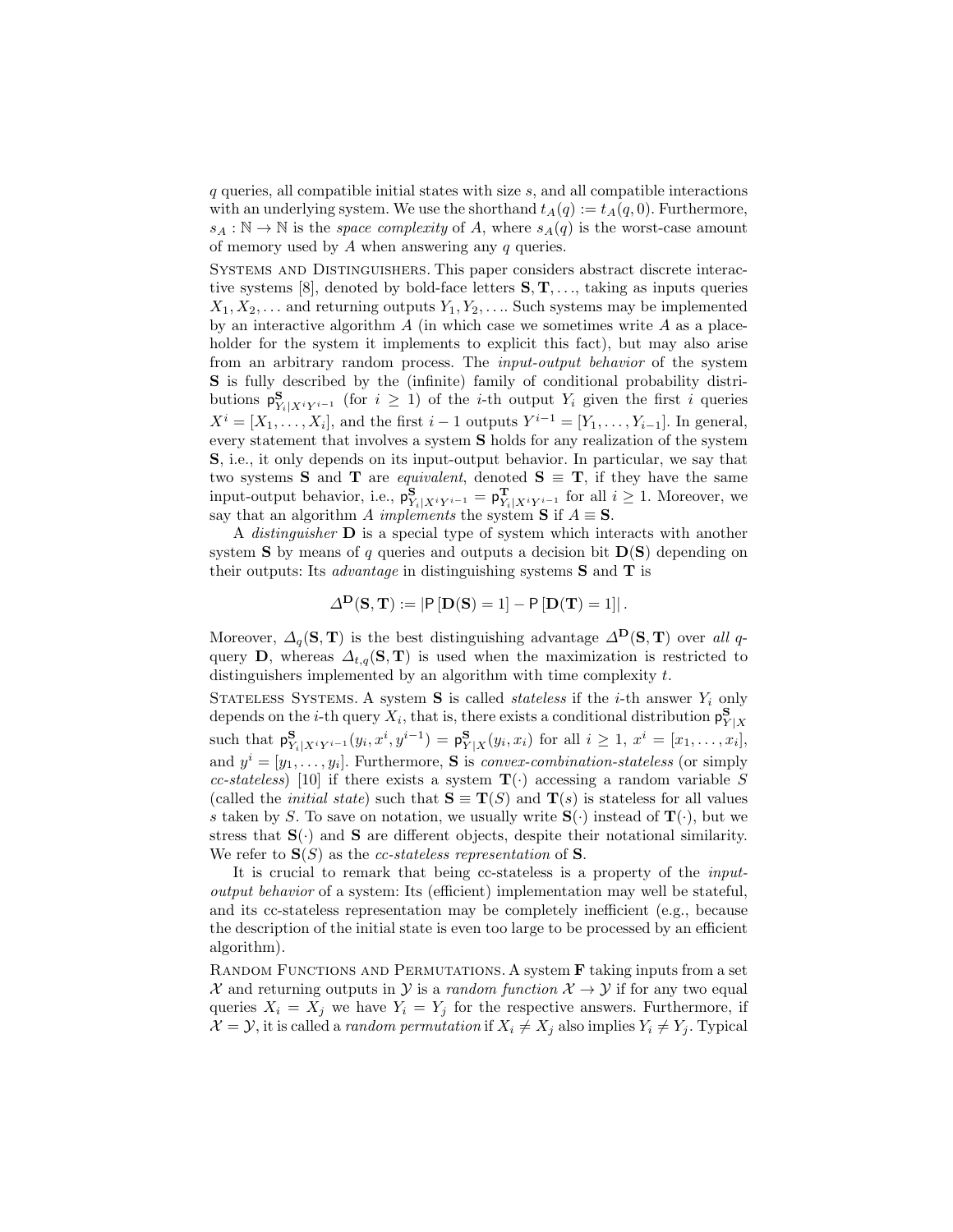(cc-stateless) examples are uniform random function (URF)  $\mathbf{R} : \mathcal{X} \to \mathcal{Y}$ , which answers according to a uniformly chosen function  $\mathcal{X} \to \mathcal{Y}$ , a uniform random permutation (URP)  $\mathbf{P}: \mathcal{X} \to \mathcal{X}$ , implementing a uniformly chosen permutation  $\mathcal{X} \to \mathcal{X}$ , or  $E_K$  for a permutation family  $\{E_k\}_{k \in \mathcal{K}}$  and a random  $K \in \mathcal{K}$ .

The initial state of a cc-stateless random function  $\bf{F}$  can always be seen without loss of generality as a (randomly chosen) *function table F* according to which **F** answers its queries, and usually write  $\mathbf{F}(x)$  instead of  $F(x)$ . In particular, the *inverse*  $\mathbf{Q}^{-1}$  of a cc-stateless permutation  $\mathbf{Q}$  is well-defined, and  $\langle \mathbf{Q} \rangle$  is the two-sided random permutation which allows both forward queries  $(x, +)$ returning  $\mathbf{Q}(x)$  as well as *backward queries*  $(y, -)$  returning  $\mathbf{Q}^{-1}(y)$ . The *cascade*  $\mathbf{Q}' \triangleright \mathbf{Q}''$  of two random permutations is the system which on input x returns  $\mathbf{Q}''(\mathbf{Q}'(x))$ , i.e., it implements the composition of the associated permutation tables. (This extends naturally to longer cascades.) Note in particular that for any cascade we have  $\mathbf{Q}_1 \triangleright \cdots \triangleright \mathbf{Q}_m \equiv \mathbf{P}$  whenever there exists i such that  $\mathbf{Q}_i \equiv \mathbf{P}$  for a URP **P**. Moreover, we let  $\langle \mathbf{Q}' \rangle \triangleright \langle \mathbf{Q}'' \rangle := \langle \mathbf{Q}' \triangleright \mathbf{Q}'' \rangle$ .

An efficiently implementable family of permutations  $E = \{E_k\}_{k \in \mathcal{K}}$  with domain X and indexed by keys  $k \in K$  is an  $\varepsilon$ -pseudorandom permutation ( $\varepsilon$ -PRP) if  $\Delta_{t,q}(E_K, \mathbf{P}) \leq \varepsilon$  for all polynomially bounded t and q, a uniform  $K \in \mathcal{K}$ , and a URP **P**. It is a two-sided  $\varepsilon$ -PRP if  $\langle E_K \rangle$  is efficiently implementable and  $\Delta_{t,q}(\langle E_K \rangle, \langle \mathbf{P} \rangle) \leq \varepsilon$  for all polynomially bounded t and q.

# 3 Hardcore Lemmas for Interactive Systems

#### 3.1 System-Bit Pairs, Measures, and State Samplers

We consider the general setting of *system-bit pairs* [10]  $(S, B)$  consisting of a bit B (with an associated probability distribution  $P_B$ ), and a system  $S = S(B)$ whose behavior depends on the outcome of the bit B. A system-bit pair  $(S, B)$ is to be interpreted as a system which parallely composes S and a correlated bit  $B$  (which is *initially* chosen, before any interaction with  $S$  has taken place). The notion of a cc-stateless system-bit pair  $(S(S), B(S))$  is obtained naturally. Also, an implementation  $A_{(S,B)}$  of a system-bit pair  $(S, B)$  is without loss of generality an algorithm which outputs the bit  $B$  and then simulates the system  $S(B)$ .

We associate with every system-bit pair  $(S, B)$  a game where an *adversary* **A** interacts with  $S(B)$  and outputs a binary guess  $A(S(B)) \in \{0,1\}$  for B: Its guessing advantage is defined as the quantity

$$
Guss^{\mathbf{A}}(B | \mathbf{S}) := 2 \cdot P[\mathbf{A}(\mathbf{S}(B)) = B] - 1 \in [-1, 1].
$$

If Guess<sup>A</sup>(B | S) = 1, then A always guesses B correctly, whereas Guess<sup>A</sup>(B | S) = −1 means that A is always wrong (though flipping A's output bit yields an adversary which is always correct.) The shorthand  $\text{Guss}_{t,q}(B \mid S)$  denotes the best guessing advantage taken over all adversaries with time complexity  $t$  and issuing at most  $q$  queries to  $S$ .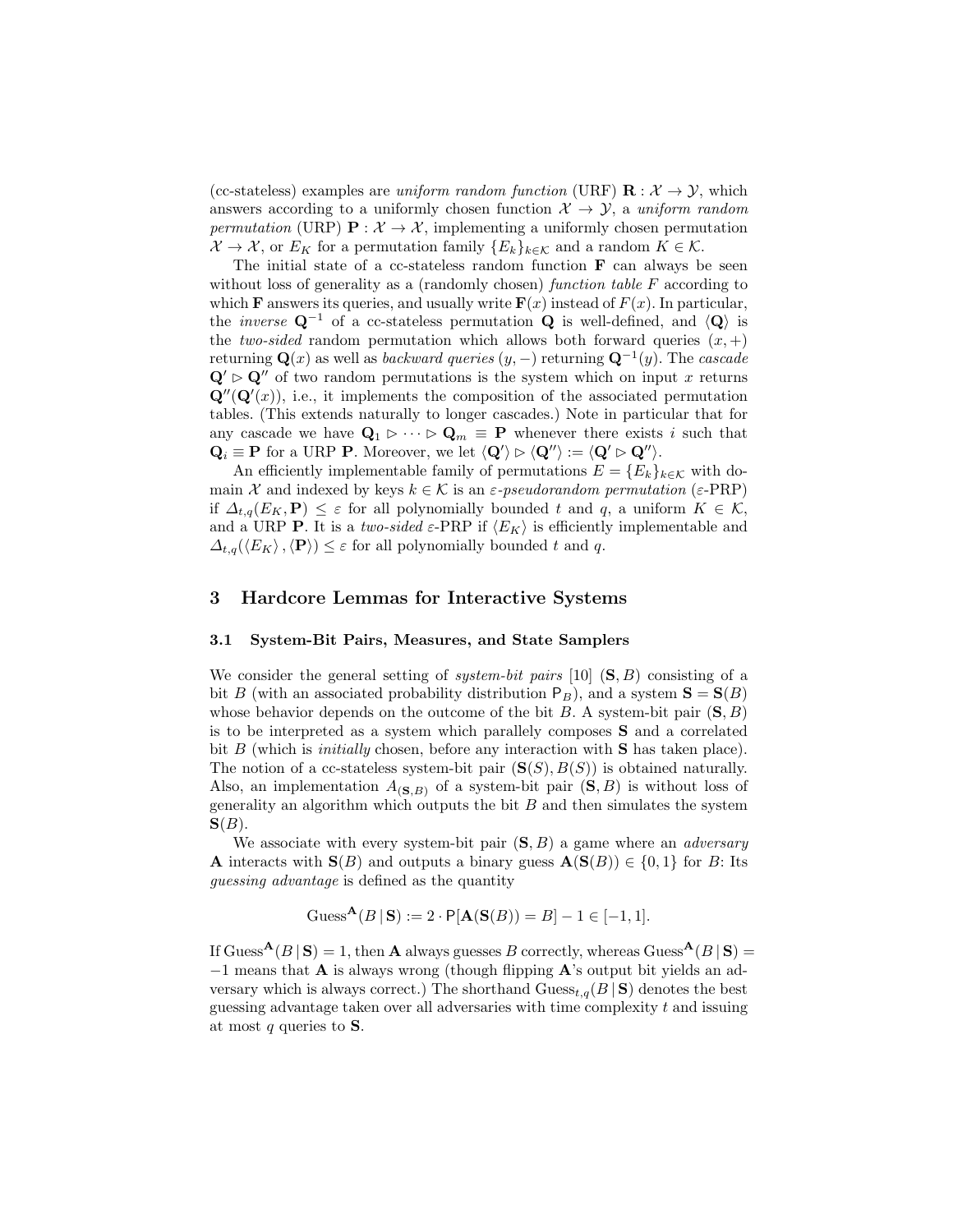*Example 1.* An example is the (cc-stateless) system-bit pair  $(\mathbf{R}, B)$  for a URF  $\mathbf{R}: \mathcal{X} \to \{0,1\}$  and  $B := \bigoplus_{x \in \mathcal{X}} \mathbf{R}(x)$  is the parity of its function table. It is easy to see that  $\text{Gauss}_{q}(B | \mathbf{R}) = 0$  for all  $q < |\mathcal{X}|$ .

*Example 2.* If  $(F, B)$  is such that B is uniform, and F behaves as a system S if  $B = 0$ , and as another system **T** if  $B = 1$ , then Guess<sup>D</sup>( $B | \mathbf{F}$ ) =  $\Delta^{\mathbf{D}}(\mathbf{S}, \mathbf{T})$  for all  **by a standard argument. Note that if both**  $**S**$  **and**  $**T**$  **are cc-stateless, then**  $(F, B)$  is also cc-stateless.

MEASURES. A measure M for a cc-stateless system  $S \equiv S(S)$ , where  $S \in \mathcal{S}$  is the initial state, is a mapping  $\mathcal{M}: \mathcal{S} \to [0, 1]$ . Its *density* is defined as  $\mu(\mathcal{M}):=$  $\mathsf{E}[\mathcal{M}(S)] = \sum_{s \in \mathcal{S}} \mathsf{P}_S(s) \cdot \mathcal{M}(s)$ . The measure M is naturally associated with a probability distribution  $P_M$  on S such that  $P_M(s) := P_S(s) \cdot \mathcal{M}(s) \cdot \mu(\mathcal{M})^{-1}$ for all  $s \in \mathcal{S}$ . Also, we define the complement of a measure  $\mathcal M$  as the measure  $\overline{\mathcal{M}}$  such that  $\overline{\mathcal{M}}(s) := 1 - \mathcal{M}(s)$  for all  $s \in \mathcal{S}$ . We repeatedly abuse notation writing  $S \stackrel{\$}{\leftarrow} \mathcal{M}$  instead of  $S \stackrel{\$}{\leftarrow} \mathsf{P}_{\mathcal{M}}$ .

Traditionally, measures are seen as "fuzzy" subsets of  $S$ . Alternatively, it is convenient to think of  $M$  in terms of a conditional probability distribution  $P_{\mathcal{A}|S}$  with  $P_{\mathcal{A}|S}(s) := \mathcal{M}(s)$  which adjoins the event A on the choice of S: In particular,  $\mu(\mathcal{M}) = P[\mathcal{A}], P_{\mathcal{M}} = P_{S|\mathcal{A}},$  and  $P_{\overline{\mathcal{M}}} = P_{S|\overline{\mathcal{A}}}$ . In the following, we stick to measures for stating and proving our hardcore lemmas, while an eventbased view will be useful when exercising these results.

State Samplers. Ideally, the hardcore lemma for a cc-stateless system-bit pair  $(S, B) \equiv (S(S), B(S))$  (for initial state  $S \in S$ ) states that if  $\text{Guss}_{t,q}(B | S) \leq \varepsilon$ , then there exists a measure M on S such that (i)  $\mu(\mathcal{M}) \geq 1 - \varepsilon$  and (ii) Guess<sub>t',q'</sub> $(B(S') | S(S')) \approx 0$  for  $S' \stackrel{\$}{\leftarrow} M$  and  $t'$ , q' as close as possible to t,q. Whenever  $S(S)$  is a random variable, this is equivalent to (a tight) version of Impagliazzo's Hardcore Lemma [4]. However, applications of the hardcore lemma (as the one we give later in this paper) require the ability, possibly given some short advice, to efficiently simulate  $(\mathbf{S}(S'), B(S'))$  for  $S' \stackrel{\$}{\leftarrow} \mathcal{M}$  or  $(\mathbf{S}(S''), B(S''))$ for  $S'' \stackrel{\$}{\leftarrow} \overline{\mathcal{M}}$ .<sup>4</sup> While in the context of random variables the advice is generally a sample of  $S'$  itself, this approach fails in the setting of interactive systems: Recall that the representation  $(S(S), B(S))$  is possibly only a thought experiment, and the description of  $S'$  may be of exponential size, or no efficient algorithm implementing  $(S, B)$  from  $S'$  exists, even if the system-bit pair itself is efficiently implementable.

To formalize the concept of an advice distribution, we introduce the notion of a state sampler for a cc-stateless system (such as e.g. a system-bit pair).

**Definition 1 (State Samplers).** Let  $S \equiv S(S)$  be a cc-stateless system with implementation  $A_{\mathbf{S}}$  and  $S \in \mathcal{S}$ , let  $\zeta_1, \zeta_2 \in [0,1]$ , and let  $\mathcal{M} : \mathcal{S} \to [0,1]$  be a

<sup>&</sup>lt;sup>4</sup> Formally, one actually needs to prove that  $\text{Guss}_{t',q'}(B(S') | S(S')) \approx 0$  holds even given access to the advice: While this is implicit in the non-uniform setting (every adversary with advice can be turned in an equally good one without advice), the proof is more challenging in the uniform setting, cf. the full version.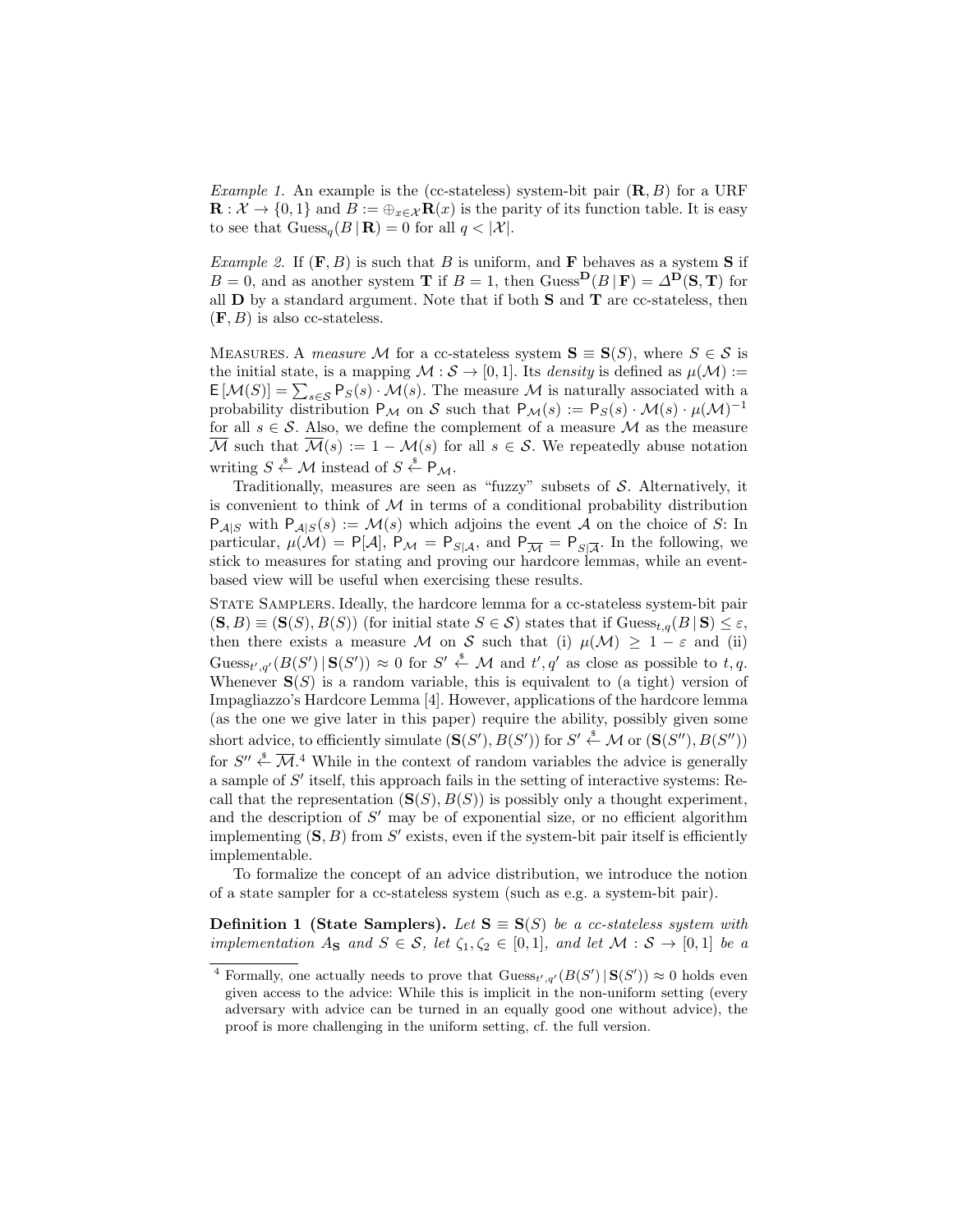measure for **S**. A  $(\zeta_1, \zeta_2)$ -(state) sampler **O** for M and A<sub>**s**</sub> with length  $\ell$  is a random process O such that:

- (i) O always returns a pair  $(\sigma, z)$  with  $\sigma$  being a valid state for A<sub>S</sub> with  $|\sigma| \leq \ell$ and  $z \in [0, 1]$ ;
- (ii) For  $(\Sigma, Z) \stackrel{\hspace{0.1em}\mathsf{\scriptscriptstyle\$}}{\leftarrow} \mathsf{O}$ , we have<sup>5</sup>

$$
(A_{\mathbf{S}}[\Sigma], Z) \equiv (\mathbf{S}(S), Z'(S)),
$$

where  $Z'(S) \in [0,1]$  is a random variable (which only depends on S) that differs from  $\mathcal{M}(S)$  by at most  $\zeta_1$ , except with probability  $\zeta_2$ , for any value taken by S.

*Example 3.* For all implementations  $A_S$  of S, the all-one measure (i.e.,  $P_M = P_S$ ) admits an error-less sampler  $O$  which returns the initial (void) state for  $A<sub>S</sub>$  and  $z=1$ .

Note that  $O$  is *not* required to be efficiently implementable, but black-box access to state samplers allow for efficient simulation of  $S(S')$  for  $S' \stackrel{\$}{\leftarrow} \mathcal{M}$  using rejectsampling (provided S admits an efficient implementation): Given the output  $(\Sigma, Z)$  sampled from a  $(\zeta_1, \zeta_2)$ -sampler O, we flip a coin B with  $P_B(1) = Z$ : Consider the distribution  $P_{\Sigma|B=1}$  of  $\Sigma$  conditioned on the outcome  $B=1$ . If  $\zeta_1 = \zeta_2 = 0$ , it is not hard to verify that  $A_{\mathbf{S}}[\Sigma'] \equiv \mathbf{S}(S')$  for  $\Sigma' \stackrel{\$}{\leftarrow} \mathsf{P}_{\Sigma|B=1}$ . This is because, by definition, we have  $(A_{\mathbf{S}}[\Sigma], Z, B) \equiv (\mathbf{S}(S), \mathcal{M}(S), B')$ , where B' is a bit which is 1 with probability  $\mathcal{M}(S)$ , and thus in particular  $A_{\mathbf{S}}[\Sigma'] \equiv \mathbf{S}(S')$ where  $S' \stackrel{\$}{\leftarrow} P_{S|B'=1}$ . In addition, since  $P_{B'|S}(1,s) := \mathcal{M}(s)$  and  $P_{B'}(1) :=$  $\sum_{s\in\mathcal{S}}\mathsf{P}_{\mathcal{S}}(s)\cdot\mathcal{M}(s)=\mu(\mathcal{M}),$ 

$$
\mathsf{P}_{S|B'}(s,1) = \mathcal{M}(s) \cdot \mathsf{P}_S(s) \cdot \mu(\mathcal{M})^{-1} = \mathsf{P}_{\mathcal{M}}(s).
$$

Of course, one can similarly simulate  $S(S'')$  for  $S'' \stackrel{s}{\leftarrow} P_{\overline{\mathcal{M}}}$ , as we obtain a corresponding sampler by just replacing z by  $1 - z$  in the output  $(\sigma, z)$ . This approach can be extended to non-zero errors  $\zeta_1$  and  $\zeta_2$  with some care.

## 3.2 The Hardcore Lemma for System-Bit Pairs

In the following, for understood parameters  $\gamma$ ,  $\varepsilon$ ,  $\zeta_1$ , and  $\zeta_2$ , we define

$$
\varphi_{\mathsf{hc}} := \frac{6400}{\gamma^2 (1 - \varepsilon)^4} \cdot \ln\left(\frac{160}{\gamma (1 - \varepsilon)^3}\right) \text{ and } \psi_{\mathsf{hc}} := \frac{200}{\gamma^2 (1 - \varepsilon)^4 \zeta_1^2} \cdot \ln\left(\frac{2}{\zeta_2}\right).
$$

We now state the HCL for cc-stateless system-bit pairs. Even though we apply the result only in a more restricted setting, we prove a more general statement for arbitrary cc-stateless system-bit pairs.

<sup>&</sup>lt;sup>5</sup> That is, we consider the parallel composition of a system (either  $A_{\mathbf{S}}[\Sigma]$  or  $\mathbf{S}(S)$ ) and a correlated [0, 1]-valued random variable.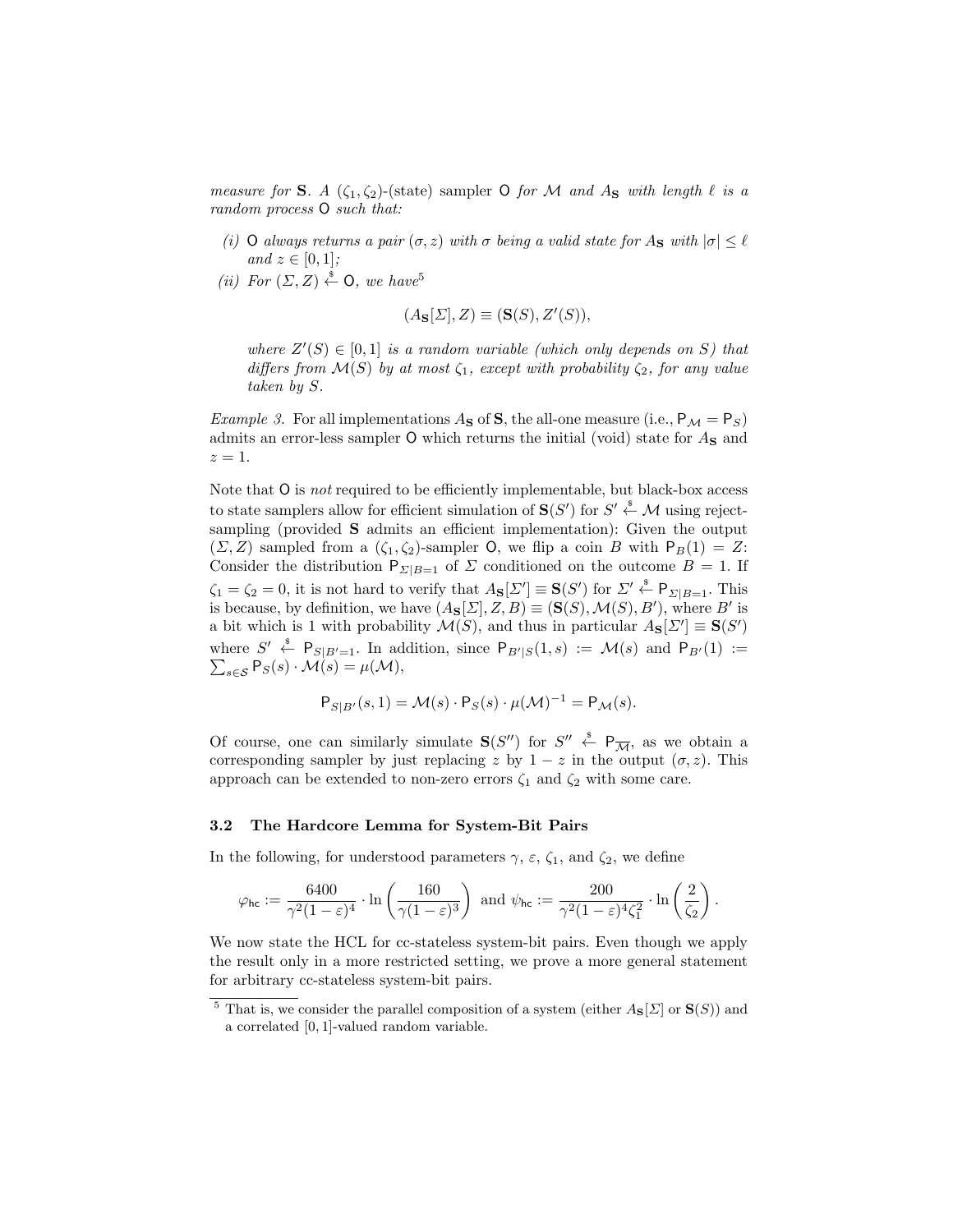**Theorem 1 (HCL for System-Bit Pairs).** Let  $(S, B) \equiv (S(S), B(S))$  be a cc-stateless system-bit pair admitting an implementation  $A_{(S,B)}$  with space complexity  $s_{A_{(S,B)}}$ . Furthermore, for some integers  $t, q > 0$  and some  $\varepsilon \in [0,1)$ ,

$$
\mathrm{Gauss}_{t,q}(B \,|\, \mathbf{S}) \leq \varepsilon.
$$

Then, for all  $0 < \zeta_1, \zeta_2 < 1$  and all  $0 < \gamma \leq \frac{1}{2}$ , there exists a measure M for  $(S, B)$  with  $\mu(\mathcal{M}) \geq 1 - \varepsilon$  such that the following two properties are satisfied:

(i) For  $S' \stackrel{\$}{\leftarrow} \mathcal{M}$ ,  $t' := t/\varphi_{hc}$ , and  $q' := q/\varphi_{hc}$ ,

$$
Guss_{t',q'}(B(S') | \mathbf{S}(S')) \leq \gamma.
$$

(ii) There exists a  $(\zeta_1, \zeta_2)$ -sampler for M and  $A_{(S,B)}$  with length  $s_{A_{(S,B)}}(\psi_{hc} \cdot$ q'). Moreover, if  $(S(s), B(s))$  is deterministic for all s, then there also exists a (0,0)-sampler for M and  $A_{(S,B)}$  with length  $s_{A_{(S,B)}}((7\cdot\gamma^{-2}\cdot(1-\varepsilon)^{-3} +$  $1) \cdot q'$ .

In the remainder of this section, we outline the main ideas behind the proof. The complete proof is found in the full version.

PROOF OUTLINE. The proof is by contradiction: We assume that for all measures M with  $\mu(\mathcal{M}) \geq 1 - \varepsilon$  admitting a  $(\zeta_1, \zeta_2)$ -sampler as in (ii), there exists an adversary **A** with time complexity  $t'$  and query complexity  $q'$  such that Guess<sup>A</sup> $(B(S') | S(S')) > \gamma$  for  $S' \stackrel{\$}{\leftarrow} M$ . The core of the proof consists of proving that, under this assumption, there exists a sufficiently small family of adversaries A (more specifically,  $|\mathcal{A}| = 7 \cdot \gamma^{-2} \cdot (1 - \varepsilon)^{-3} + 1$ ) such that either (A)  $\alpha(S) > \gamma$  holds with probability higher than  $1 - \frac{1-\epsilon}{4}$  over the choice of S, where  $\alpha(s) := \mathsf{E}\left[\text{Guss}^{\mathbf{A}'}(B(s) | \mathbf{S}(s))\right]$  for all s, where  $\mathbf{A}' \stackrel{\hspace{0.1em}\mathsf{\scriptscriptstyle\$}}{\leftarrow} A$ , or (B)  $\mathsf{E}\left[\alpha(S')\right] > \Theta\left((1-\varepsilon)^2\gamma\right)$  for all measures M with density  $1-\varepsilon$  and  $S' \stackrel{\$}{\leftarrow} \mathcal{M}$ .

In Case (A), a simple majority-voting based strategy yields a good adversary breaking the assumed hardness of  $(S, B)$ , whereas in Case  $(B)$  such an adversary can be built from  $A$  using techniques similar to the case of random variables [5, 3. Both adversaries heavily rely on the cc-stateless property of  $(S, B)$ .

To show the existence of an appropriate family, we associate with each family A and  $\tau \in \mathbb{N}$  a measure  $\mathcal{M}_{\mathcal{A},\tau}$  such that elements for which A is worse, i.e.,  $|\mathcal{A}| \cdot \alpha(s) \leq \tau$ , are given high weight (i.e.  $\mathcal{M}_{\mathcal{A},\tau}(s) = 1$ ), whereas elements for which A performs well, i.e.,  $|\mathcal{A}| \cdot \alpha(s) \geq \tau + \frac{1}{\gamma(1-\varepsilon)}$ , are not chosen  $(\mathcal{M}_{\mathcal{A},\tau}(s) = 0)$ . An intermediate measure value is assigned to states not falling into one of these two categories. In particular,  $\mathcal{M}_{\emptyset,0}$  is the all-one measure (i.e.,  $P_{\mathcal{M}}$  equals the state distribution P<sub>S</sub>), which has density  $1 \geq 1 - \varepsilon$ . A crucial property is that  $\mathcal{M}_{\mathcal{A},\tau}$  admits an  $(\zeta_1,\zeta_2)$ -state sampler for all  $\mathcal A$  and  $\tau$ , which is shown by using the observation that  $\mathcal{M}_{A,\tau}(S)$  can always be estimated given *black-box* access to  $(\mathbf{S}(S), B(S))$ . We then consider the following iterative process: It starts with  $\mathcal{A} := \emptyset$  and then, at each round, it possibly increases  $\tau$  to ensure that  $\mu(\mathcal{M}_{\mathcal{A}, \tau}) \geq$  $1-\varepsilon$  and then uses the assumption of the HCL being wrong to find an adversary achieving advantage larger than  $\gamma$  for  $\mathcal{M}_{\mathcal{A},\tau}$ , and adds it to  $\mathcal{A}$ . We prove that within  $7 \cdot \gamma^{-2} \cdot (1 - \varepsilon)^{-3} + 1$  iterations, A satisfies (A) or (B).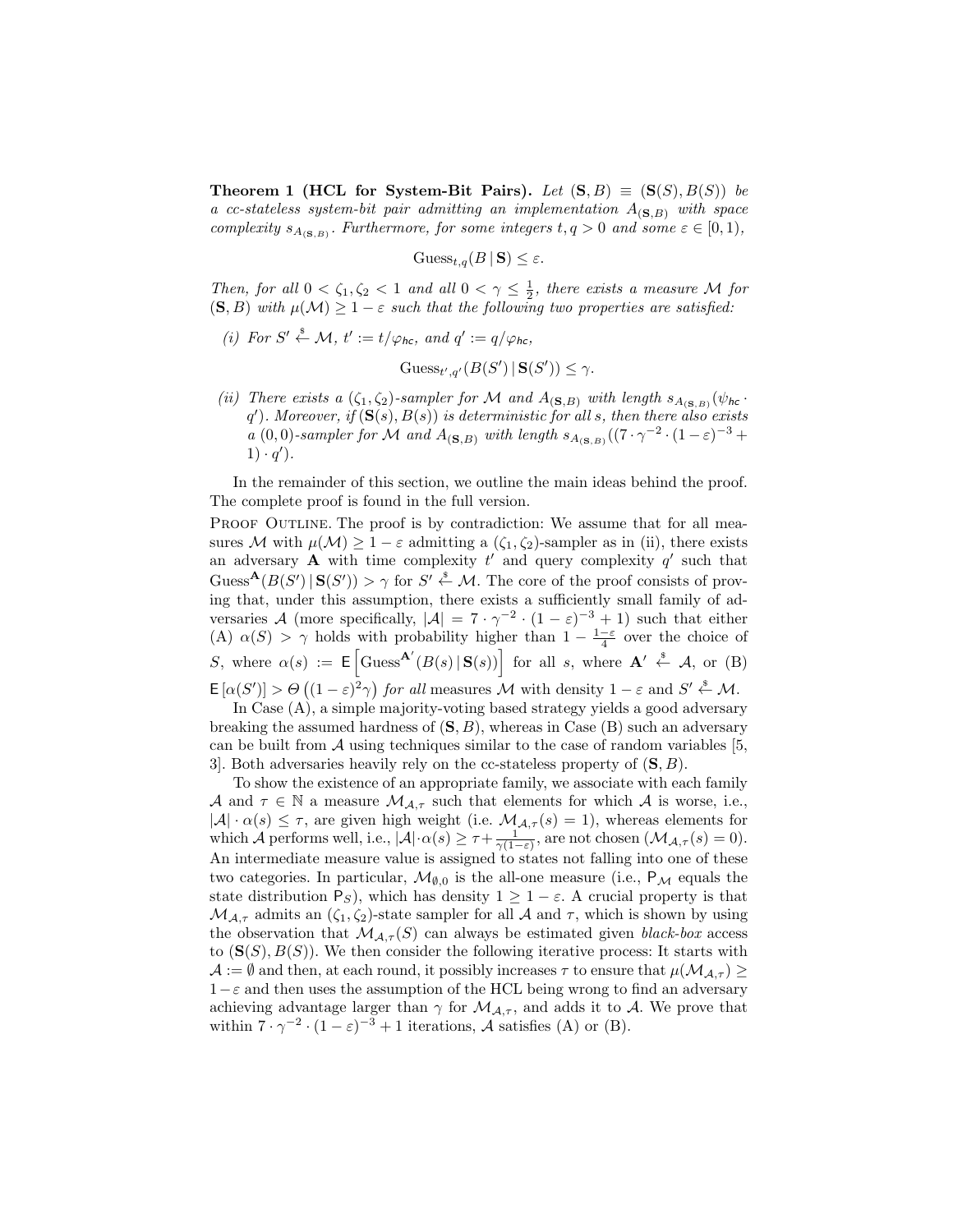Remark 1. A natural question is whether the HCL can be extended to arbitrary system-bit pairs, where the measure is defined on the randomness of the implementation of the system-bit pair, regardless of the system having a cc-stateless representation. Yet, techniques similar to the ones used in counter-examples to soundness amplification for interactive arguments via parallel repetition [1, 14] yield (non cc-stateless) efficiently implementable system-bit pairs for which, given multiple independent instances of the system-bit pair, the probability of guessing all of the bits given access to all of the associated systems in parallel does not decrease with the number of instances. If such a a general HCL were true, then it is not hard to prove that the guessing probability would decrease exponentially in the number of instances.

#### 3.3 The Hardcore Lemma for Computational Indistinguishability

This section presents the hardcore lemma for computational indistinguishability of interactive systems, which generalizes the statement for random variables previously shown in [11].

Theorem 2 (HCL for Computational Indistinguishability). Let  $S \equiv S(S)$ and  $\mathbf{T} \equiv \mathbf{T}(T)$  be cc-stateless systems, with respective implementations A<sub>S</sub> (with space complexity  $s_{A_{\rm S}}$ ) and  $A_{\rm T}$  (with space complexity  $s_{A_{\rm T}}$ ). Furthermore, for some integers  $t, q > 0$  and some  $\varepsilon \in [0, 1)$ ,

$$
\Delta_{t,q}(\mathbf{S},\mathbf{T}) \leq \varepsilon.
$$

Then, for all  $0 < \zeta_1, \zeta_2 < 1$  and all  $0 < \gamma \leq \frac{1}{2}$ , there exist measures  $M_S$  and  $\mathcal{M}_{\bf T}$  such that  $\mu(\mathcal{M}_{{\bf S}}) \geq 1-\varepsilon$  and  $\mu(\mathcal{M}_{\bf T}) \geq 1-\varepsilon$  and the following properties hold:

(i) For  $S' \stackrel{\$}{\leftarrow} \mathcal{M}_S$ ,  $T' \stackrel{\$}{\leftarrow} \mathcal{M}_T$ ,  $t' := t/\varphi_{hc}$ , and  $q' := q/\varphi_{hc}$ , we have

 $\Delta_{t',q'}(\mathbf{S}(S'), \mathbf{T}(T')) \leq 2\gamma;$ 

(ii) There exist a  $(\zeta_1, \zeta_2)$ -sampler  $\mathsf{O}_\mathbf{S}$  for  $\mathcal{M}_\mathbf{S}$  and  $A_\mathbf{S}$  with length  $s_{A_\mathbf{S}}(\psi_{h\mathbf{C}})$ . q') and a  $(\zeta_1, \zeta_2)$ -sampler  $O_T$  for  $\mathcal{M}_T$  and  $A_T$  with length  $s_{A_T}(\psi_{hc} \cdot q')$ . Furthermore, if both  $S$  and  $T$  are random functions, then both samplers can be made error-less with lengths  $s_{A_S}(\psi \cdot q')$  and  $s_{A_T}(\psi \cdot q')$ , where  $\psi :=$  $7 \cdot \gamma^{-2} \cdot (1 - \varepsilon)^{-3} + 1.$ 

We postpone the proof to the full version, which relies on Theorem 1, and only present the main ideas in the following.

PROOF SKETCH. We define  $(\mathbf{F}, B) \equiv (\mathbf{F}(X, B), B)$  to be the cc-stateless systembit pair with a uniform random bit B and where **F** behaves as **S** if  $B = 0$  and as **T** if  $B = 1$ . In particular, the initial state  $(X, B)$  of  $(F, B)$  is sampled by first letting  $B \stackrel{\$}{\leftarrow} \{0,1\}$ , and then choosing  $X \stackrel{\$}{\leftarrow} P_S$  if  $B = 0$  and  $X \stackrel{\$}{\leftarrow} P_T$  otherwise, and

$$
(\mathbf{F}(x, b), B(x, b)) = \begin{cases} (\mathbf{S}(x), 0) & \text{if } b = 0, \\ (\mathbf{T}(x), 1) & \text{if } b = 1. \end{cases}
$$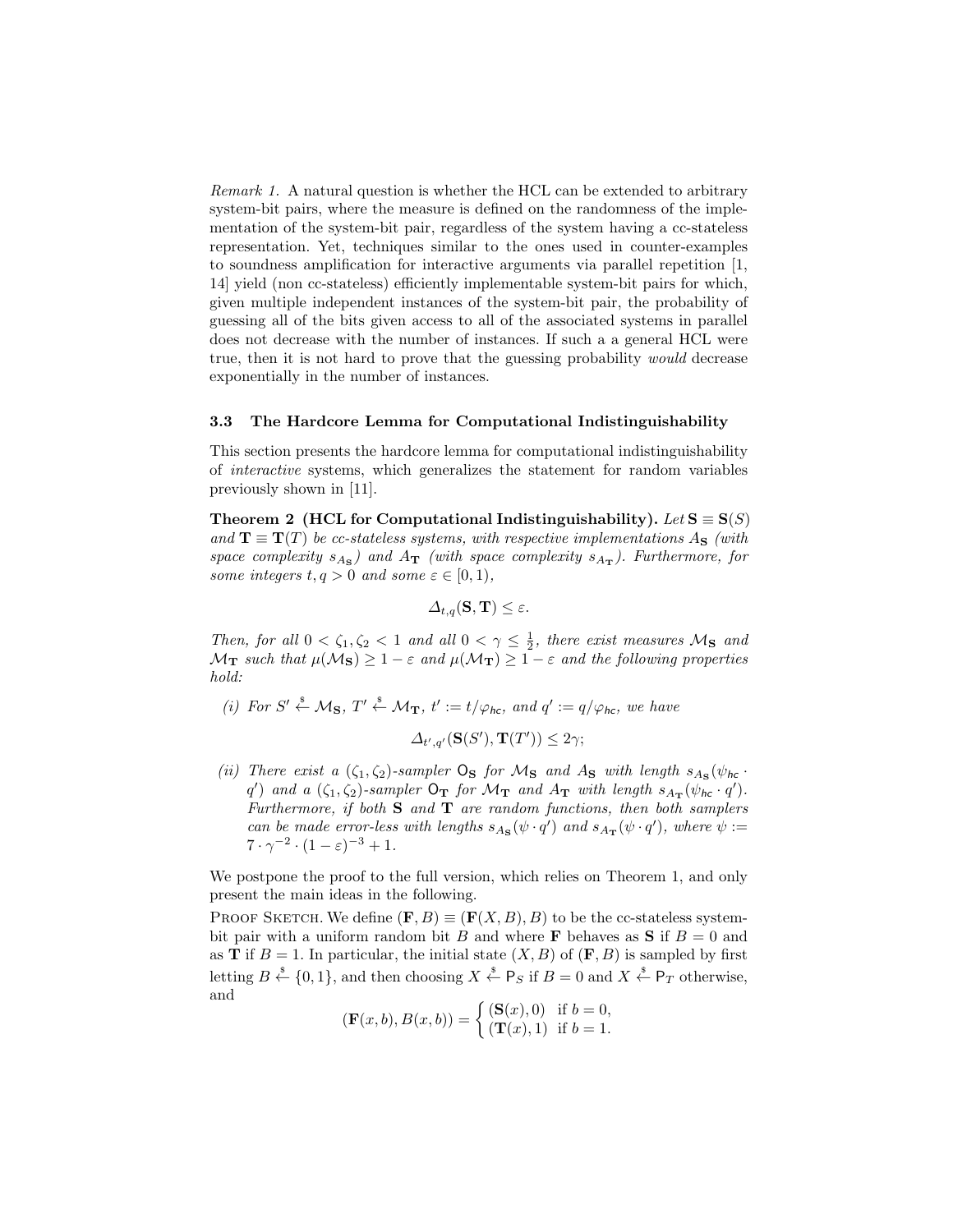By a standard argument  $\Delta_{t,q}(\mathbf{S}, \mathbf{T}) = \text{Gauss}_{t,q}(B \mid \mathbf{F}) \leq \varepsilon$  holds (also cf. Example 2), and Theorem 1 thus implies that there exists a measure  $\mathcal M$  for  $(F, B)$ such that  $\mu(\mathcal{M}) \geq 1 - \varepsilon$ , and  $\text{Guess}_{t',q'}(B' | \mathbf{F}(X')) \leq \gamma$ , where  $(X', B') \stackrel{\$}{\leftarrow} \mathcal{M}$ ,  $t' = t/\varphi_{hc}$ , and  $q' = q/\varphi_{hc}$ . Define  $\mathcal{M}_{\mathbf{S}}(s) := \mathcal{M}(s,0)$  and  $\mathcal{M}_{\mathbf{T}}(t) := \mathcal{M}(t,1)$ , and note that

$$
\mathsf{P}_{X'B'}(s,0) = \frac{1}{2\mu(\mathcal{M})} \cdot \mathsf{P}_S(s) \cdot \mathcal{M}_\mathbf{S}(s),
$$
  
\n
$$
\mathsf{P}_{X'B'}(t,1) = \frac{1}{2\mu(\mathcal{M})} \cdot \mathsf{P}_T(t) \cdot \mathcal{M}_\mathbf{T}(t).
$$
\n(1)

If B' were uniformly distributed (i.e.,  $\sum_{s} P_{X'B'}(s, 0) = \sum_{t} P_{X'B'}(t, 1) = \frac{1}{2}$ ), we then would have  $\mu(\mathcal{M}_S) = \mu(\mathcal{M}_T) = \mu(\mathcal{M}) \geq 1 - \varepsilon$  by (1), and  $(X', B')$  could be sampled by choosing B' uniformly, and letting  $X' = S' \stackrel{\$}{\leftarrow} \mathcal{M}_S$  if  $B' = 0$ , and  $X' = T' \stackrel{\text{*}}{\leftarrow} \mathcal{M}_{\textbf{T}}$  if  $B' = 1$ . This would also yield

$$
\Delta_{t',q'}(\mathbf{S}(S'),\mathbf{T}(T')) = \mathrm{Guess}_{t',q'}(B'\,|\,\mathbf{F}(X')) \leq \gamma,
$$

concluding the proof. The main challenge in the full proof is dealing with the fact that B' is generally only  $\Theta(\gamma)$ -close to uniform.

Remark 2. Theorem 2 can be seen as a computational analogue of Lemma 5 in [9], which shows a similar property for information-theoretic indistinguishability (i.e., with respect to computationally unbounded distinguishers). Theorem 2 can of course also be used in the IT setting, and it is somewhat stronger in that it yields events defined on the initial state of the system, instead of interaction-dependent sequences of events as in [9]. However, Lemma 5 in [9] holds for *arbitrary* systems and presents a tight reduction with  $q' = q$  and no additive term  $\gamma$ , which we do not know how to achieve in the computational setting.

CONNECTION TO COMPUTATIONAL ENTROPY. Let Q be a cc-stateless random permutation on  $\mathcal X$  (with  $N := |\mathcal X|$ ) with function table Q and such that  $\Delta_{t,q}(\mathbf{Q}, \mathbf{P}) \leq \varepsilon$  for a URP P. Theorem 2 yields events A on Q and B on a uniform permutation table P such that  $P[A] \geq 1 - \varepsilon$ ,  $P[\mathcal{B}] \geq 1 - \varepsilon$ , and  $\Delta_{t',q'}(\mathbf{Q}',\mathbf{P}') \leq \gamma$ , where  $\mathbf{Q}'$  and  $\mathbf{P}'$  are cc-stateless random functions with function tables  $Q' \xleftarrow{\$} P_{Q|\mathcal{A}}$  and  $P' \xleftarrow{\$} P_{P|\mathcal{B}}$ , respectively. In particular,  $P_{P'}(\pi) =$  $\frac{\mathsf{P}_{P}(\pi)\cdot\mathsf{P}_{\mathcal{B}|P}(\pi)}{\mathsf{P}[\mathcal{B}]} \leq \frac{1}{(1-\varepsilon)\cdot(N!)}$  for all permutations  $\pi$ , and the  $min\text{-}entropy\,\mathsf{H}_{\infty}(P'):=$  $-\log \max_{\pi} P_{P'}(\pi)$  is at least  $\log(N!) - \log((1-\varepsilon)^{-1})$ . Informally, this can be interpreted as Q having "computational" min-entropy at most  $log((1-\varepsilon)^{-1})$ away from the maximum achievable entropy  $log(N!)$  with probability  $1 - \varepsilon^{0}$ . Clearly, the statement also extends to the two-sided case as well as to other types of systems.

<sup>&</sup>lt;sup>6</sup> We stress, however, that the distribution  $P'$  depends on t, q, as well as on  $\gamma$ .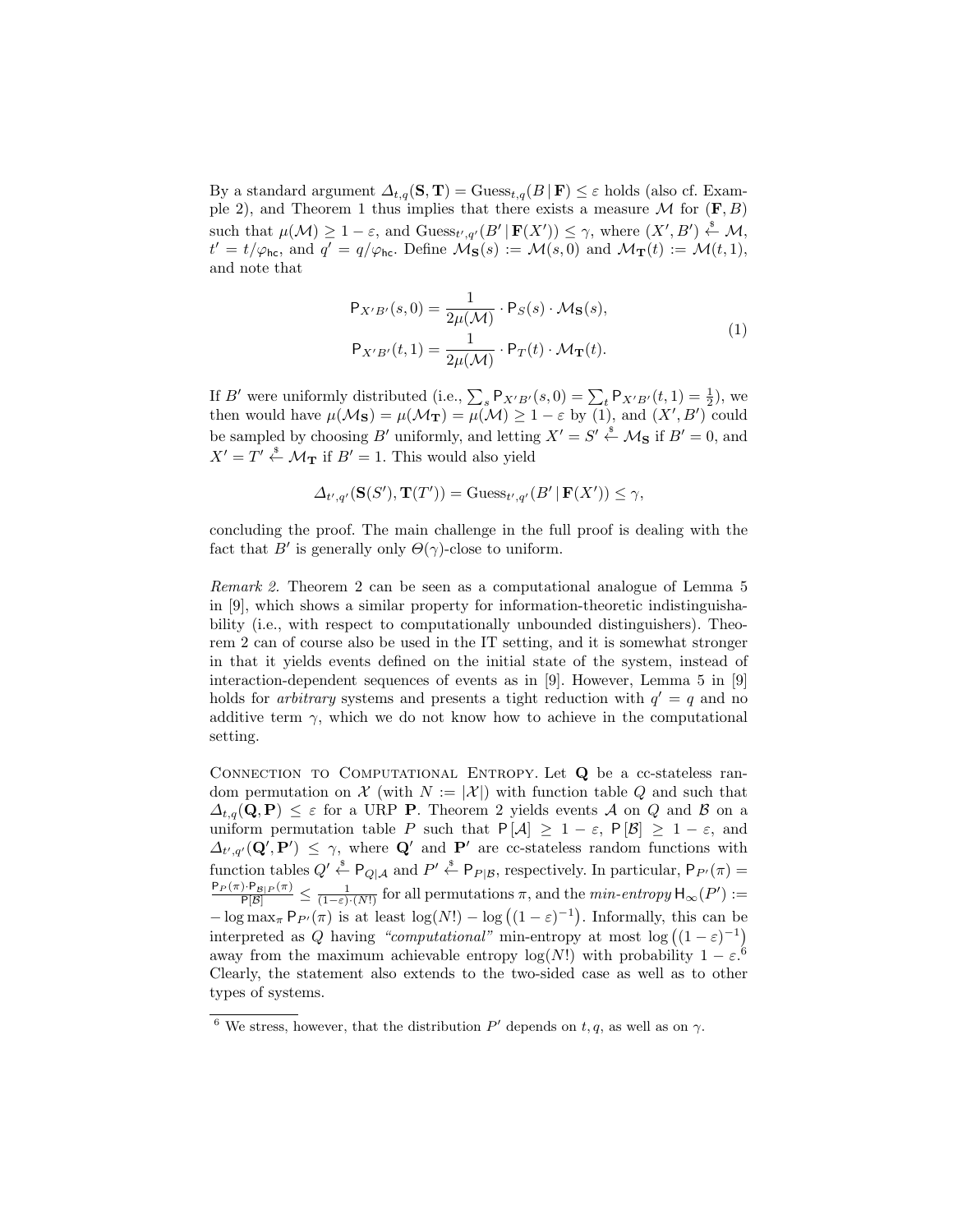Remark 3. Another useful fact is that  $P'$  has statistical distance  $\varepsilon$  from P. This follows from the observation that the distribution of  $P'$  is a convex combination of flat distributions over subsets of size at least  $(1 - \varepsilon) \cdot (N!)$ : As each such distribution is  $\varepsilon$ -away from uniform, the bound follows from the convexity of the statistical distance. Therefore,  $\Delta_{t,q}(\mathbf{P}', \mathbf{P}) \leq \Delta_{t,q}(\langle \mathbf{P}' \rangle, \langle \mathbf{P} \rangle) \leq d(P', P) \leq \varepsilon$  for all  $t, q$ .

# 4 Cascade of Weak Permutations

#### 4.1 Cascade of Permutations with Large Entropy

Let  $\mathbf{Q}_1$  and  $\mathbf{Q}_2$  be two independent cc-stateless random permutations on the set  $\mathcal{X}$  (with  $N := |\mathcal{X}|$ ) with the property that the min-entropies of their respective function tables  $Q_1$  and  $Q_2$  satisfy  $H_{\infty}(Q_1) \ge \log(N!) - \log((1-\varepsilon)^{-1})$  and  $\mathsf{H}_{\infty}(Q_2) \geq \log(N!) - \log((1-\varepsilon)^{-1})$  for some  $\varepsilon \in [0,1-\frac{1}{N})$ . We prove that the cascade  $\mathbf{Q}_1 \triangleright \mathbf{Q}_2$  is indistinguishable from a URP **P** for computationally unbounded distinguishers, both in the one- and in the two-sided cases.

## Theorem 3 (Cascade of Large-Entropy Permutations). For all  $q, \Delta \geq 1$ ,

$$
\varDelta_q(\langle \mathbf{Q}_1 \rhd \mathbf{Q}_2 \rangle, \langle \mathbf{P} \rangle) \leq \frac{4q\Lambda}{N} + \frac{2\Lambda(q+\Lambda)}{(1-\varepsilon)N} + 2\left(\frac{q\log((1-\varepsilon)^{-1})}{\Lambda}\right)^{\frac{1}{2}}.
$$

The same bound applies to any cascade  $\mathbf{Q}'_1 \triangleright \cdots \triangleright \mathbf{Q}'_m$  of m independent ccstateless random permutations such that  $Q'_i \equiv Q_1$  and  $Q'_j \equiv Q_2$  for some  $i < j$ , as such a cascade can be seen as the cascade of two permutations  $\mathbf{Q}_1 :=$  $Q'_1 \triangleright \cdots \triangleright Q'_i$  and  $\overline{Q}_2 := Q'_{i+1} \triangleright \cdots \triangleright Q'_m$  with the same min-entropy guarantees on their function tables. The theorem allows free choice of  $\Lambda$ : For our purposes, it suffices to set  $\Lambda := (\log N)^{\zeta}$  (for a slowly growing  $\zeta = \omega(1)$  in the security parameter  $\log N$ ) to achieve indistinguishability for  $q = \text{poly}(\log N)$  queries and any  $\varepsilon \leq 1 - \frac{(\log N)^{3\zeta}}{N}$  $\frac{N}{N}$ .

The core of the proof, which is omitted for lack of space, is a lemma stating that  $\langle \mathbf{Q}_i \rangle$  (for  $i = 1, 2$ ) is indistinguishable from a random permutation  $\langle \mathbf{Q}_i \rangle_{\mathbf{\overline{D}}}$ . which is initialized by letting a carefully chosen distinguisher  $\overline{D}_i$  (making  $\Lambda$ queries) interact with  $\langle \mathbf{Q}_i \rangle$ , and then answering queries according to a randomly chosen permutation consistent with  $\overline{\mathbf{D}}_i$ 's interaction. (This extends a previous result by Unruh [15] to random permutations.) We employ tools from the random systems framework [8] (including a new lemma) to prove that the cascade of two independent such permutations is indistinguishable from a URP.

## 4.2 Security Amplification of Weak PRPs

Let Q be a cc-stateless random permutation with domain  $\mathcal{X}$  (for  $N := |\mathcal{X}| = 2^n$ , where *n* is the security parameter) such that  $\langle \mathbf{Q} \rangle$  is implemented by the algorithm  $A_{\langle \mathbf{Q} \rangle}$  with time complexity  $t_{A_{\langle \mathbf{Q} \rangle}}$  and space complexity  $s_{A_{\langle \mathbf{Q} \rangle}}$ . We also consider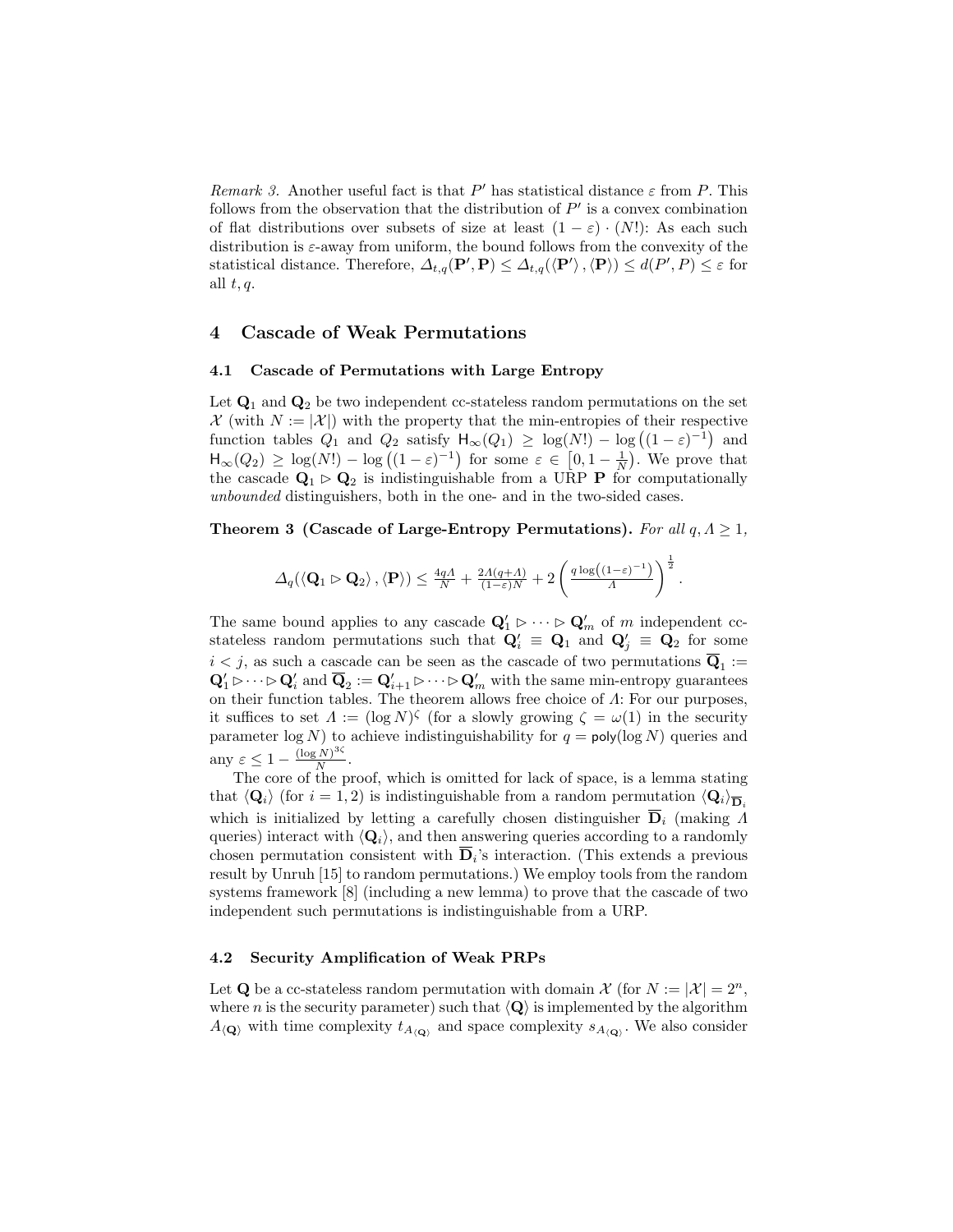the canonical (efficient) implementation of a two-sided URP  $\langle \mathbf{P} \rangle$  that maintains a table consisting of all input-output pairs  $(x_i, y_i)$  of previous queries as its state, and, upon a new query  $(x, +)$  or  $(y, -)$ , it chooses uniformly at random a y' (or  $x'$ ) not appearing as the second (first) element in a previous input-output pair, and adds  $(x, y')$  (or  $(x', y)$ ) to the table. (If a corresponding pair is in the table, it answers accordingly.) Thus each query is answered in time  $\mathcal{O}(\log(s))$ , where s is the size of the table, and  $s = \mathcal{O}(q \cdot n)$  after q queries.

The following is the main security amplification result of this paper.

**Theorem 4.** Let  $\mathbf{Q}_1, \ldots, \mathbf{Q}_m$  be independent instances of  $\mathbf{Q}$  and let  $\mathbf{P}$  be a URP, and assume that for some t, q we have  $\Delta_{t,q}(\langle \mathbf{Q}\rangle,\langle \mathbf{P}\rangle) \leq \varepsilon$ . For all  $\gamma > 1$ and  $\Lambda > 0$ ,

$$
\Delta_{t'',q''}(\langle \mathbf{Q}_1 \rhd \cdots \rhd \mathbf{Q}_m \rangle, \langle \mathbf{P} \rangle) \le (m - (m - 1)\varepsilon) \cdot \varepsilon^m + \frac{4q'' A}{N} + \frac{2A(q'' + A)}{(1 - \varepsilon)N} + 2\left(\frac{q'' \log((1 - \varepsilon)^{-1})}{A}\right)^{\frac{1}{2}} + (2m + 2)\gamma,
$$

where  $t'' := t/\varphi_{hc} - (m-1) \max \{ t_{A_{(Q)}}(q'', s_{A_{(Q)}}(q'' \cdot \psi)), \mathcal{O}(q'' \log(q'' \cdot (\psi + 1)n)) \}$ and  $q'' := q/\varphi_{hc}$ , for  $\psi := 7 \cdot \gamma^{-2} \cdot (1 - \varepsilon)^{-3} + 1$  and  $\varphi_{hc}$  as in Theorem 2.

Essentially the same result can be proven for the single-sided case. The proof of Theorem 4 follows from the observation that, with very high probability, at least two permutations in the cascade are computational indistinguishable from random permutations with large entropy, allowing application of Theorem 3. Extra work is required to prove a non-trivial bound for the case where at most one permutation is guaranteed to have high-entropy. The tightness of these bounds is discussed in Section 4.3.

Proof. Theorem 2 implies that we can define (two-sided) random permutations  $\langle \mathbf{Q}' \rangle$ ,  $\langle \mathbf{Q}'' \rangle$ , and  $\langle \mathbf{P}' \rangle$  such that the following three properties hold for some  $p \leq \varepsilon$ : (i) The function table of  $\langle \mathbf{P}' \rangle$  has min-entropy at least  $\log(N!) - \log((1 - \varepsilon)^{-1}),$ (ii)  $\langle \mathbf{Q} \rangle$  behaves as  $\langle \mathbf{Q}' \rangle$  with probability 1 – p and as  $\langle \mathbf{Q}'' \rangle$  with probability p, and (iii)  $\Delta_{t',q''}(\langle \mathbf{Q}' \rangle, \langle \mathbf{P}' \rangle) \leq 2\gamma$  for  $t' := t/\varphi_{\text{hc}}$ . Furthermore,  $\langle \mathbf{Q}' \rangle$  and  $\langle \mathbf{Q}'' \rangle$  can both be perfectly implemented using  $A_{\langle \mathbf{Q} \rangle}$  initialized with some appropriately distributed state of length at most  $s_{A(Q)}(q'' \cdot \psi)$  given as advice. Similarly,  $\langle \mathbf{P}' \rangle$ can be simulated by running the above canonical algorithm initialized with an appropriate state of length  $\mathcal{O}(q'' \cdot \psi \cdot n)$ . (See the discussion in Section 3.1.)

Additionally, for  $\mathcal{I} \subseteq \{1, \ldots, m\}$ , let  $\mathcal{A}_I$  be the event that  $\langle \mathbf{Q}_i \rangle$  behaves as  $\langle \mathbf{Q}' \rangle$  for all  $i \in \mathcal{I}$  whereas  $\langle \mathbf{Q}_i \rangle$  behaves as  $\langle \mathbf{Q}'' \rangle$  for all  $i \notin \mathcal{I}$ . Likewise, for independent instances  $\langle \mathbf{Q}'_i \rangle$  and  $\langle \mathbf{Q}''_i \rangle$  (for  $i = 1, ..., m$ ) of  $\langle \mathbf{Q}' \rangle$  and  $\langle \mathbf{Q}'' \rangle$ , respectively, let  $\mathbf{Q}_{\mathcal{I}} := \mathbf{S}_1 \triangleright \cdots \triangleright \mathbf{S}_m$ , where  $\mathbf{S}_i := \mathbf{Q}'_i$  for all  $i \in \mathcal{I}$  and  $\mathbf{S}_i := \mathbf{Q}''_i$ for all  $i \notin \mathcal{I}$ .

We now fix some distinguisher **D** with time complexity  $t''$  and making  $q''$ queries, and we first observe that

$$
\delta^{\mathbf{D}}(\langle \mathbf{Q}_1 \rhd \cdots \rhd \mathbf{Q}_m \rangle, \langle \mathbf{P} \rangle) = \sum_{\mathcal{I} \subseteq \{1, \ldots, m\}} q_{\mathcal{I}} \cdot \delta^{\mathbf{D}}(\langle \mathbf{Q}_{\mathcal{I}} \rangle, \langle \mathbf{P} \rangle),
$$
(2)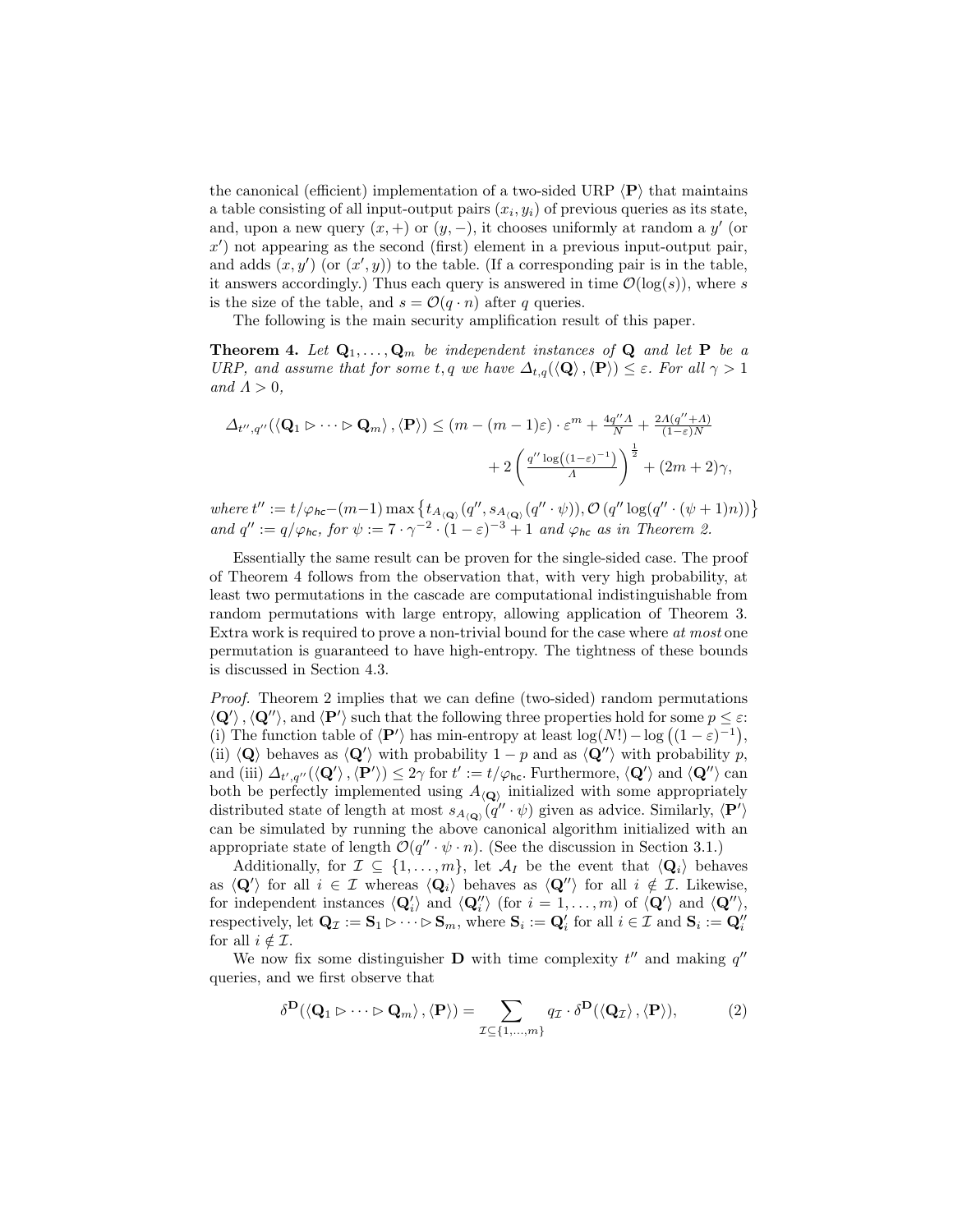where  $\delta^{\mathbf{D}}(\mathbf{F}, \mathbf{G}) := \mathsf{P}[\mathbf{D}(\mathbf{F}) = 1] - \mathsf{P}[\mathbf{D}(\mathbf{G}) = 1]$  and  $q_{\mathcal{I}} := \mathsf{P}[\mathcal{A}_{\mathcal{I}}] = (1 - p)^{|\mathcal{I}|}$ .  $p^{m-|\mathcal{I}|}$ . Note that the maximum of  $\delta^{D}(\mathbf{F}, \mathbf{G})$  over all distinguishers D with time complexity  $t''$  and space complexity  $q''$  is  $\Delta_{t'',q''}(\mathbf{F},\mathbf{G})$ .

We first upper bound the summands corresponding to sets  $\mathcal I$  with at most one element. To this end, for all  $i = 1, \ldots, m$ , we define the distinguisher  $D_i$ which, given access to a two-sided random permutation  $\langle S \rangle$ , outputs

$$
\mathbf{D}(\left\langle \mathbf{Q}_1'' \rhd \cdots \rhd \mathbf{Q}_{i-1}'' \rhd \mathbf{S} \rhd \mathbf{Q}_{i+1}'' \rhd \cdots \rhd \mathbf{Q}_m'' \right\rangle),
$$

and is implemented with time complexity  $t'' + (m-1)t_{A_{\langle \mathbf{Q} \rangle}}(q', s_{A_{\langle \mathbf{Q} \rangle}}(\psi \cdot q')) \leq t'$ given the appropriate advice.

We have  $\delta_i' := \delta^{D_i}(\langle \mathbf{Q}' \rangle, \langle \mathbf{P} \rangle) = \delta^{D_i}(\langle \mathbf{Q}' \rangle, \langle \mathbf{P}' \rangle) + \delta^{D_i}(\langle \mathbf{P}' \rangle, \langle \mathbf{P} \rangle) \leq 2\gamma + \varepsilon$ , where the bound on the first term follows from the hardcore lemma (for every fixed value of the advice), whereas the bound on the second term follows from Remark 3. Additionally,  $\delta^{\mathbf{D}_i}(\langle \mathbf{Q} \rangle, \langle \mathbf{P} \rangle) = (1-p) \cdot \delta'_i + p \cdot \delta''_i \leq \varepsilon$  with  $\delta''_i :=$  $\delta^{\mathbf{D}_i}(\langle \mathbf{Q}' \rangle, \langle \mathbf{P} \rangle)$  by the indistinguishability assumption on  $\langle \mathbf{Q} \rangle$  and the fact that  $t' < t$ . Since

$$
\left\langle \mathbf{Q}_{1}^{"}\triangleright\cdots\triangleright\mathbf{Q}_{i-1}^{"}\triangleright\mathbf{P}\triangleright\mathbf{Q}_{i+1}^{"}\triangleright\cdots\triangleright\mathbf{Q}_{m}^{"}\right\rangle \equiv\left\langle \mathbf{P}\right\rangle,
$$

we obtain  $\delta^{\mathbf{D}}(\langle \mathbf{Q}_{\emptyset} \rangle, \langle \mathbf{P} \rangle) = \delta_i''$  and  $\delta^{\mathbf{D}}(\langle \mathbf{Q}_{\{i\}} \rangle, \langle \mathbf{P} \rangle) = \delta_i'$  for all  $i \in \{1, ..., m\}$ , and thus

$$
\sum_{|\mathcal{I}| \leq 1} q_{\mathcal{I}} \cdot \delta^{\mathbf{D}}(\langle \mathbf{Q}_{\mathcal{I}} \rangle), \langle \mathbf{P} \rangle) = \sum_{i=1}^{m} \frac{1}{m} \cdot p^{m} \cdot \delta_{i}'' + p^{m-1} (1-p) \cdot \delta_{i}'
$$
  

$$
\leq \max_{i \in \{1, \dots, m\}} \left\{ p^{m} \cdot \delta_{i}'' + m \cdot p^{m-1} \cdot (1-p) \cdot \delta_{i}' \right\}.
$$

However, for all  $i \in \{1, \ldots, m\}$ , we combine all of the above observations to obtain

$$
p^m \delta_i'' + mp^{m-1} (1-p) \delta_i' = p^{m-1} (p \delta_i'' + (1-p) \delta_i') + (m-1)p^{m-1} (1-p) \delta_i'
$$
  
\n
$$
\leq p^{m-1} \varepsilon + (m-1)p^{m-1} (1-p) \varepsilon + 2\gamma
$$
  
\n
$$
\leq \varepsilon^m + (m-1)\varepsilon^m (1-\varepsilon) + 2\gamma
$$
  
\n
$$
= \varepsilon^m (m - (m-1)\varepsilon) + 2\gamma,
$$

where we also have used  $p \leq \varepsilon$  and the fact that  $p^m + (m-1)p^{m-1}(1-p)$  grows monotonically for  $p \in [0, 1]$ .

To bound the remaining summands of Equation (2) with  $|\mathcal{I}| \geq 2$ , we use a standard hybrid argument and Theorem 3 to obtain

$$
\delta^{\mathbf{D}}(\langle \mathbf{Q}_{\mathcal{I}} \rangle, \langle \mathbf{P} \rangle) \leq m \cdot \gamma + \frac{4q''\Lambda}{N} + \frac{2\Lambda(q'' + \Lambda)}{(1 - \varepsilon)N}.
$$

This concludes the proof.  $\Box$ 

The following corollary follows by applying the theorem to all  $\gamma = 1/p$  (for some polynomial  $p$  in  $n)$  and to all polynomially bounded  $t, q$ , and by choosing an appropriate  $\Lambda := n^{\omega(1)}$ :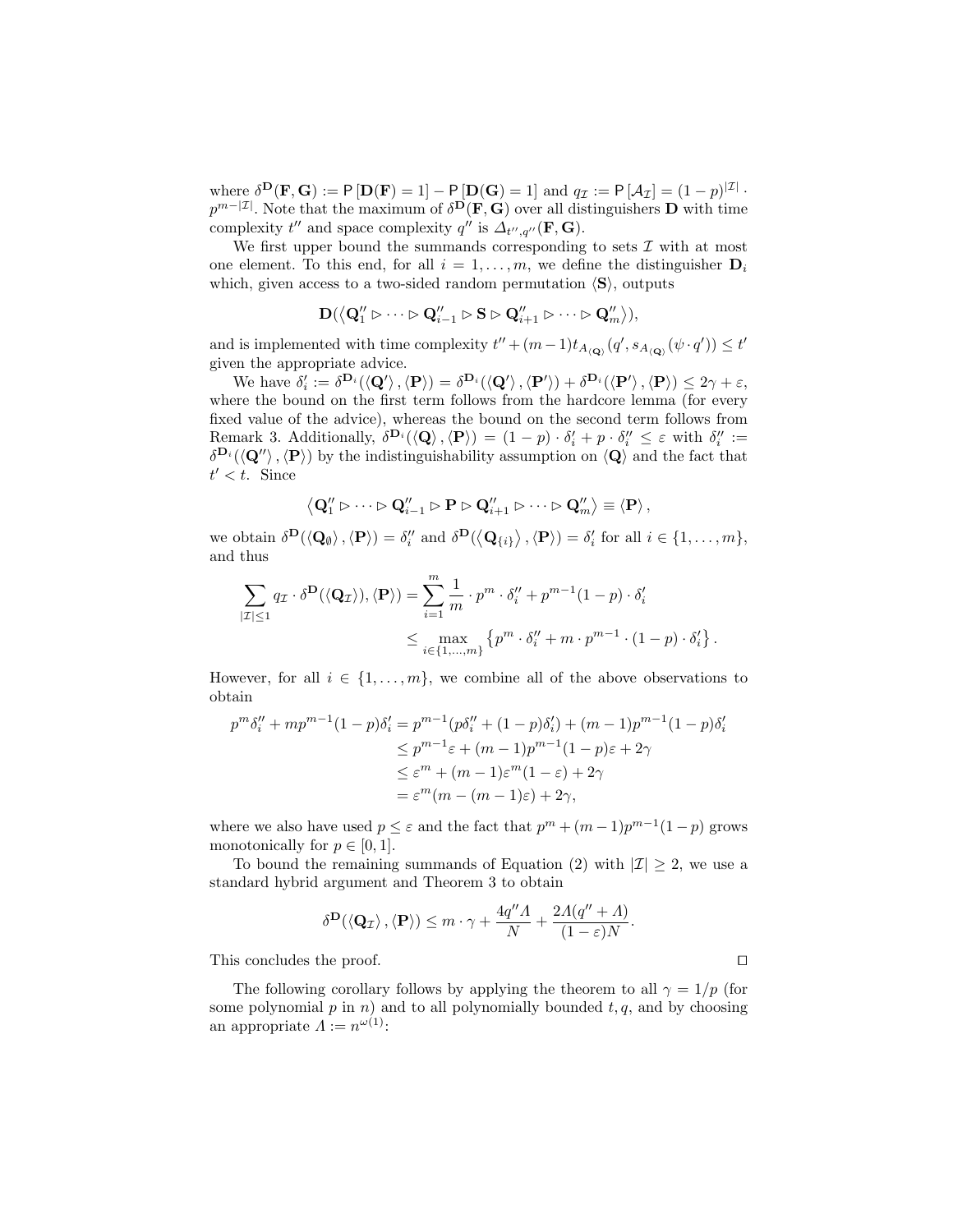Corollary 1. Let  $E = \{E_k\}_{k \in \mathcal{K}}$  be a (two-sided)  $\varepsilon$ -PRP for  $\varepsilon \leq 1 - \frac{1}{\text{poly}(n)}$ , where *n* is the security parameter. Then, for any  $m = \text{poly}(n)$ , the cascade  $\{E_{k_1} \circ$  $\cdots \circ E_{k_m} \}_{k_1,\ldots,k_m \in \mathcal{K}}$  is a (two-sided)  $(\varepsilon^m(m - (m-1)\varepsilon) + \nu)$ -PRP for some negligible function  $\nu$ , where  $\circ$  denotes permutation composition.

#### 4.3 Tightness

Let  $\varepsilon < 1 - 2^{-n}$  be such that  $\log((1-\varepsilon)^{-1}) \in \{1, \ldots, n\}$ . Let  $\mathbf{Q}: \{0,1\}^n \to$  $\{0,1\}^n$  be the cc-stateless random permutation which initially chooses  $B \in \{0,1\}$ with  $P_B(0) = \varepsilon$ . If  $B = 0$ , then **Q** behaves as the identity permutation id, whereas if  $B = 1$  it behaves as a uniformly chosen permutation  $Q'$  with the constraint that the first  $log((1 - \varepsilon)^{-1})$  bits of  $Q'(0^n)$  are all equal to 0. Clearly, it is possible to give an efficient *stateful* algorithm implementing  $Q$  (or  $\langle Q \rangle$ ) by using lazy sampling.<sup>7</sup> Also, let  $\mathbf{Q}_1, \ldots, \mathbf{Q}_m$  be independent instances of **Q**. We prove the following two statements:

- (i) For all distinguishers **D** and an *n*-bit URP **P**, we have  $\Delta^{\mathbf{D}}(\langle \mathbf{Q} \rangle, \langle \mathbf{P} \rangle) < \varepsilon$ , regardless of their computing power.
- (ii) There exists a constant-time distinguisher  $\mathbf{D}^*$  making one single (forward) query such that

$$
\Delta^{\mathbf{D}^*}(\mathbf{Q}_1 \rhd \cdots \rhd \mathbf{Q}_m, \mathbf{P}) \ge (m - (m-1)\varepsilon)\varepsilon^m - \frac{1}{2^n}.
$$

Hence, the bound of Theorem 4 cannot be substantially improved, even if allowing a huge security loss (i.e.,  $t'' \ll t$  and  $q'' \ll q$ ). This extends to arbitrary m a previous tightness result given by Myers [12] for the special case  $m = 2$ .

Q IS A TWO-SIDED  $\varepsilon$ -PRP. In the following, let Q and P be random variables representing the distributions of the permutation tables of Q and P, respectively. There are  $(1 - \varepsilon)(2^n!)$  permutations  $\pi$  for which the last  $\log((1 - \varepsilon)^{-1})$  bits of  $\pi(0^n)$  all equal to 0, and the identity id is one such permutation. Hence,

$$
\mathsf{P}_Q(\mathrm{id}) = \varepsilon + (1 - \varepsilon) \cdot \frac{1}{(1 - \varepsilon)(2^n!)} = \varepsilon + \frac{1}{2^n!} \ge \frac{1}{2^n!} = \mathsf{P}_P(\mathrm{id}).
$$

For all  $\pi \neq id$ , we have  $\mathsf{P}_Q(\pi) \leq (1-\varepsilon) \cdot \frac{1}{(1-\varepsilon)(2^n!)} = \frac{1}{2^n!} = \mathsf{P}_P(\pi)$ . This yields  $\Delta^{\mathbf{D}}(\langle \mathbf{P} \rangle, \langle \mathbf{Q} \rangle) \leq d(P, Q) = \mathsf{P}_Q(\text{id}) - \mathsf{P}_P(\text{id}) = \varepsilon$  for all distinguishers **D**.

<sup>&</sup>lt;sup>7</sup> Also, from any PRP  $E = \{E_k\}_{k \in \{0,1\}^n}$  with *n*-bit string domain, we can define a permutation family  $E' = \{E'_{k'}\}_{k' \in \{0,1\}^{\log(1/\varepsilon)+n}}$  which is computationally indistinguishable from **Q** under a uniform  $(\log(1/\varepsilon) + n)$ -bit random key: For all  $k' \in \{0,1\}^{\log(1/\varepsilon)}$  and  $k \in \{0,1\}^n$ , let  $E'_{k' || k}(x) := x$  if  $k' = 0^{\log(1/\varepsilon)}$ , and  $E'_{k'||k}(x) := E_k(x) \oplus E_k(0^n)|_{\log((1-\varepsilon)^{-1})}$  otherwise, where  $z|_r$  sets the last  $n-r$ bits of  $z \in \{0,1\}^n$  to be 0 (and leaves the first r unchanged) and  $\parallel$  denotes string concatenation.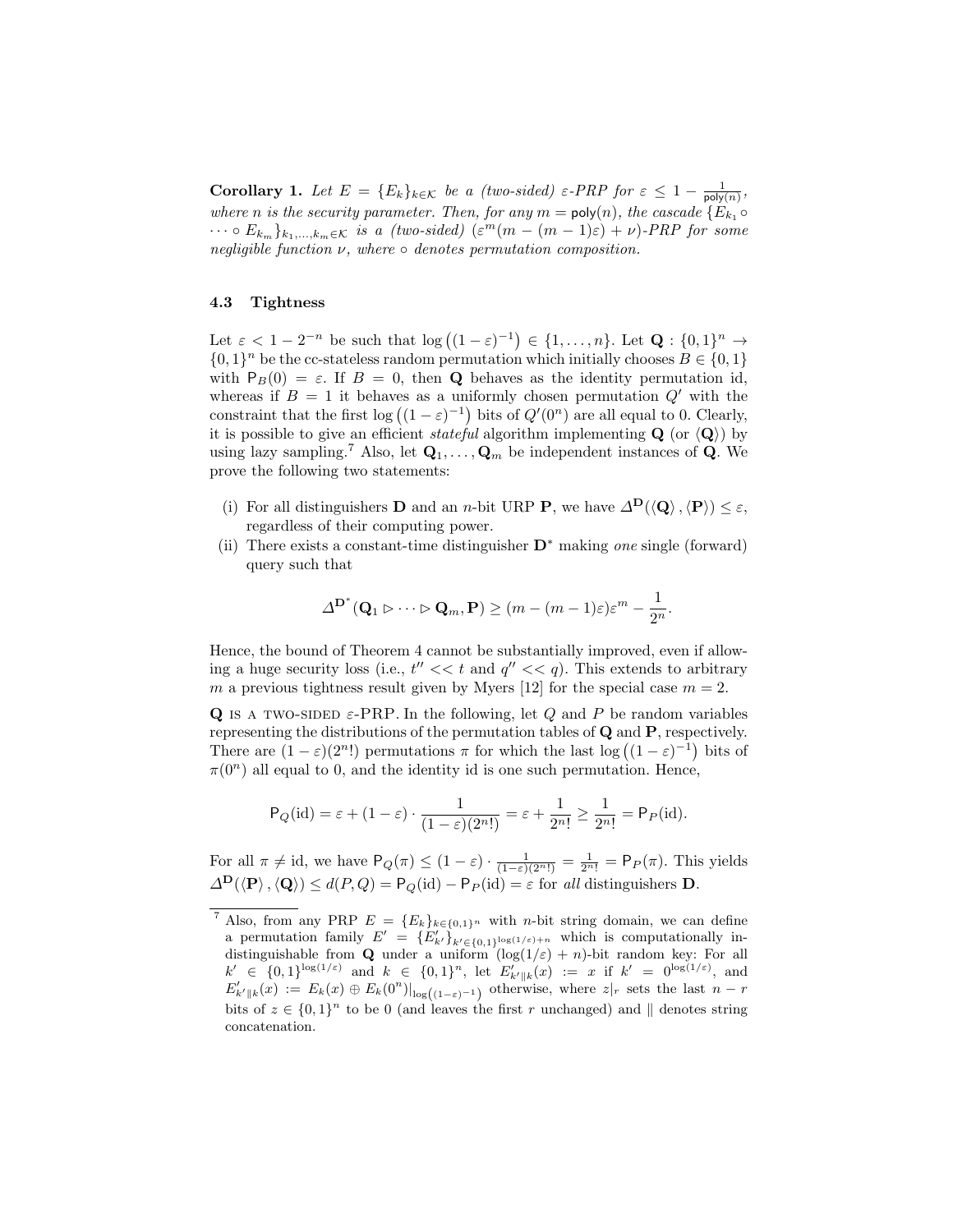Lower Bound for Distinguishing the Cascade. We define D<sup>∗</sup> as the distinguisher querying  $0^n$  and outputting 1 if and only if the first log  $((1 - \varepsilon)^{-1})$ bits of the resulting output are all 0, and outputting 0 otherwise. In particular,  $P[\mathbf{D}^*(\mathbf{P})] = 1 = 2^{-\log((1-\varepsilon)^{-1})} = 1-\varepsilon$ , as the output of **P** on input  $0^n$  is uniform.

Denote as  $B_i$  the bit B associated with the *i*-th instance  $\mathbf{Q}_i$ , and let  $\mathcal{A}_{\mathcal{I}}$ for  $\mathcal{I} \subseteq \{1, \ldots, m\}$  be the event that  $B_i = 1$  for all  $i \in \mathcal{I}$  and  $B_i = 0$  for all  $i \notin \mathcal{I}$ . Furthermore, let  $\mathcal{E}$  be the event that  $\mathcal{A}_{\mathcal{I}}$  occurs for some  $\mathcal{I}$  with  $|\mathcal{I}| \leq 1$ . Clearly,  $P[\mathcal{E}] = \varepsilon^m + m(1-\varepsilon)\varepsilon^{m-1}$  and  $P[D^*(\mathbf{Q}_1 \triangleright \cdots \triangleright \mathbf{Q}_m) = 1 | \mathcal{E}] = 1$ , since  $\mathbf{Q}_1 \triangleright \cdots \triangleright \mathbf{Q}_m$  under  $\mathcal E$  behaves either as the identity or as  $Q'$ , and in both cases the first  $\log((1-\varepsilon)^{-1})$  output bits are all 0.

Let us fix  $\mathcal I$  with  $k := |\mathcal I| \geq 2$ , and let  $\mathbf{Q}'_1, \ldots, \mathbf{Q}'_k$  be independent random permutations answering according to  $Q'$ . Then,

$$
P\left[\mathbf{D}^*(\mathbf{Q}_1 \triangleright \cdots \triangleright \mathbf{Q}_m) = 1 \,|\, \mathcal{A}_{\mathcal{I}}\right] = P\left[\mathbf{D}^*(\mathbf{Q}'_1 \triangleright \cdots \triangleright \mathbf{Q}'_k) = 1\right].
$$

For any input  $x \neq 0^n$  the probability that the first log  $((1 - \varepsilon)^{-1})$  output bits of  $\mathbf{Q}'_k(x)$  are all 0 is exactly  $1-\varepsilon$ , whereas the probability that  $\mathbf{Q}'_k$  is invoked on  $0^n$  is at most  $\frac{1}{(1-\varepsilon)2^n}$  (as regardless of the input, the output  $\mathbf{Q}'_{k-1}$  is uniformly distributed on a set of at least size  $(1 - \varepsilon)2^n$ , and therefore

$$
P\left[\mathbf{D}^*(\mathbf{Q}'_1 \rhd \cdots \rhd \mathbf{Q}'_k) = 1\right] \ge \left(1 - \frac{1}{(1-\varepsilon)2^n}\right) \cdot (1-\varepsilon) = 1 - \varepsilon - \frac{1}{2^n},
$$

which in turn implies  $P\left[\mathbf{D}^*(\mathbf{Q}_1 \triangleright \cdots \triangleright \mathbf{Q}_m) = 1 \,|\, \overline{\mathcal{E}}\right] \geq 1 - \varepsilon - \frac{1}{2^n}$ . From this, we conclude  $\Delta^{D^*}(Q_1 \triangleright \cdots \triangleright Q_m, P) \geq (m - (m - 1)\varepsilon)\varepsilon^m - \frac{1}{2^n}$ .

# 5 Conclusions and Open Problems

This paper has presented the first tight analysis of the security amplification properties of the cascade of weak PRPs, both in the one- and two-sided cases. Our main tool is a hardcore lemma (Theorem 2) for computational indistinguishability of discrete interactive cc-stateless systems. It is our belief that the generality of this result makes it suitable to the solution of a number of other problems. For instance, an interesting problem is whether parallel and deterministic security-amplifying constructions for *arbitrarily* weak pseudorandom functions exist. To date, the best known constructions are either randomized [13, 10], or only work for moderately weak PRFs [2, 10]. Also, quantitative improvements of our results should also be of interest. One may try to minimize the length of the state output by the state sampler or to improve the bound of Theorem 3.

Acknowledgments. The author is grateful to Peter Gaži, Thomas Holenstein, Russell Impagliazzo, Ueli Maurer, and Salil Vadhan for helpful discussions and insightful feedback. This work was done while the author was a graduate student at ETH Zurich, supported in part by the Swiss National Science Foundation (SNF), project no. 200020-113700/1. He is currently at UCSD, partially supported by NSF grant CNS-0716790.